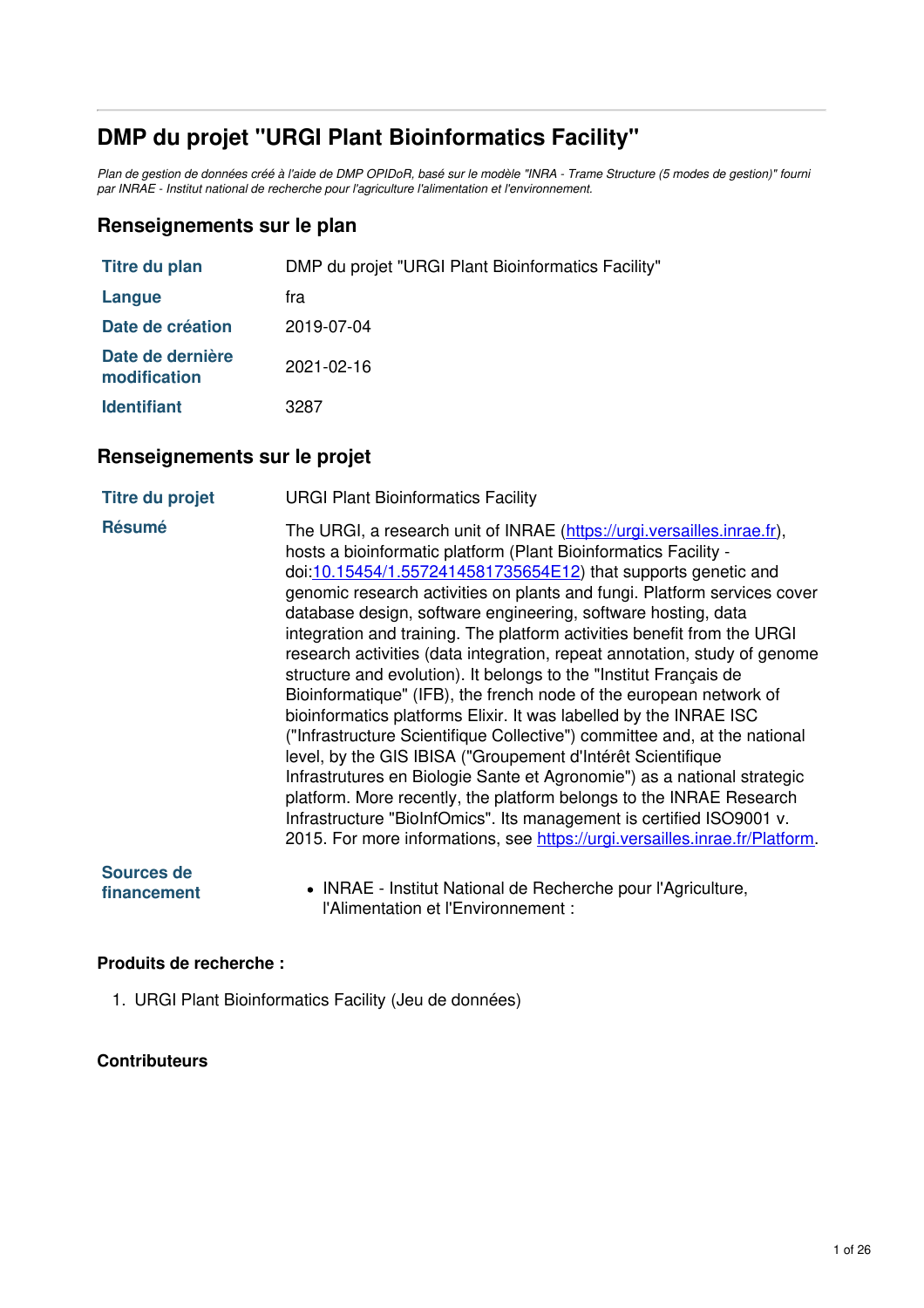| <b>Nom</b>     | <b>Affiliation</b> | <b>Rôles</b>                                                    |
|----------------|--------------------|-----------------------------------------------------------------|
| Michaël Alaux  |                    | • Coordinateur du projet<br>• Personne contact pour les données |
| Célia Michotey |                    | • Responsable du plan                                           |

Droits d'auteur :

Le(s) créateur(s) de ce plan accepte(nt) que tout ou partie de texte de ce plan soit réutilisé et personnalisé si nécessaire pour un autre plan. Vous n'avez pas besoin de citer le(s) créateur(s) en tant que source. L'utilisation de toute partie de texte de ce plan n'implique pas que le(s) créateur(s) soutien(nen)t ou aient une quelconque relation avec votre projet ou votre soumission.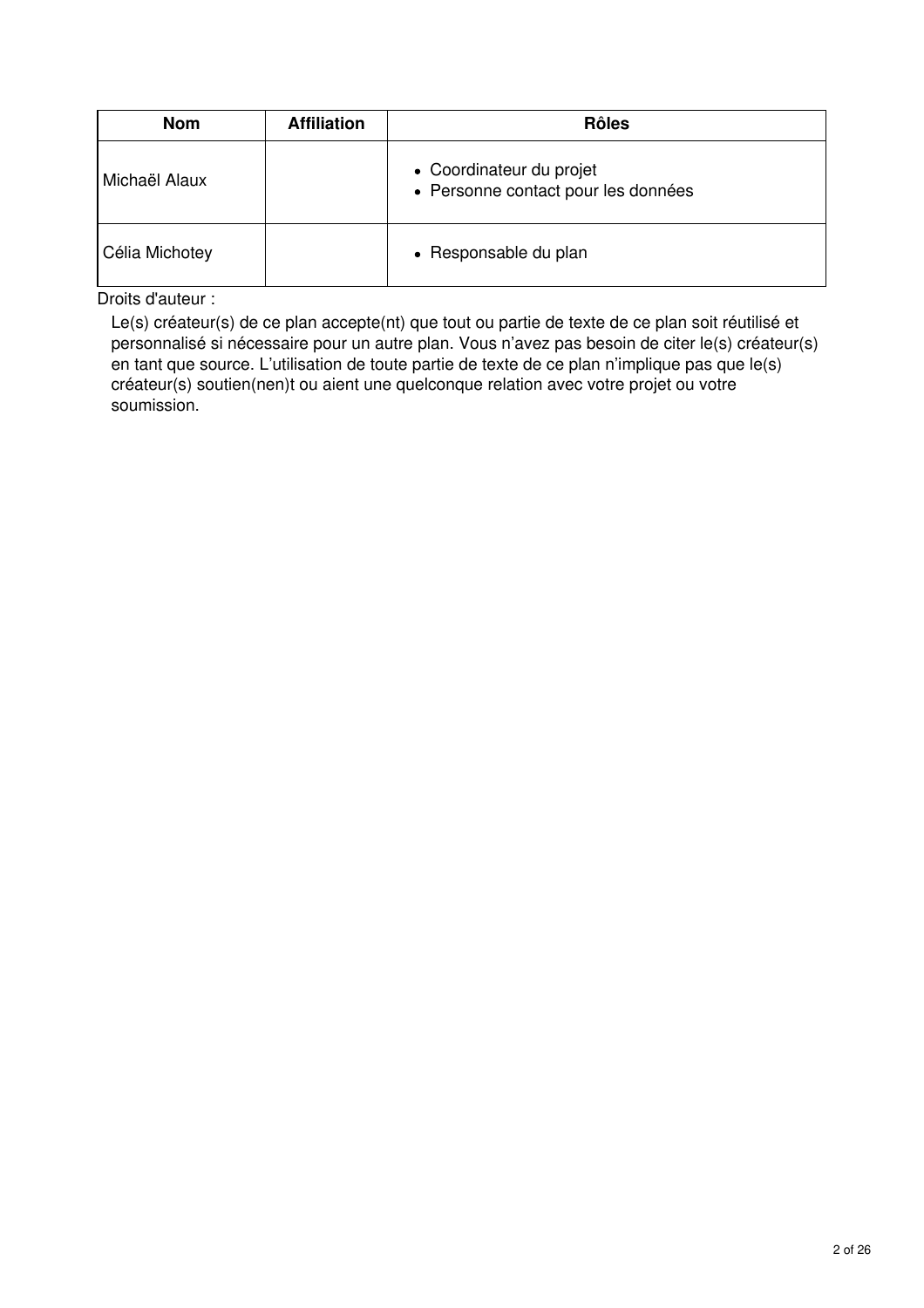## **DMP du projet "URGI Plant Bioinformatics Facility" - Informations générales**

#### **Informations sur la structure**

**Plant [Bioinformatics](https://urgi.versailles.inrae.fr/Platform) Facility** 

• ISC (Infrastructure Scientifique Collective)

• Infrastructure de recherche

Infrastructure de Recherche BioinfOmics

https://doi.org/10.15454/1.5572414581735654E12

**Nom, Prénom Courriel Rôle** Quesneville, Hadi hadi.quesneville@inrae.fr Responsable scientifique Alaux, Michaël michael.alaux@inrae.fr Responsable opérationnel

#### INRAE

#### $-BAP$

The platform also include ECODIV (0.8 FTE) and SPE (0.5 FTE) staff.

Datasets are currently acquired through collaborative projects with platform members. They benefit from different types of funding, the main ones being: INRAE; ANR (PIA and non PIA); EU (FP7, H2020).

Our international (e.g. IWGSC) or national data providers outside collaborative projects do not provide us with their sources of funding.

#### **Informations sur le plan de gestion**

| Mode de gestion 1 | GnpIS    |
|-------------------|----------|
| Mode de gestion 2 | Software |
| Mode de gestion 3 |          |
| Mode de gestion 4 |          |
| Mode de gestion 5 |          |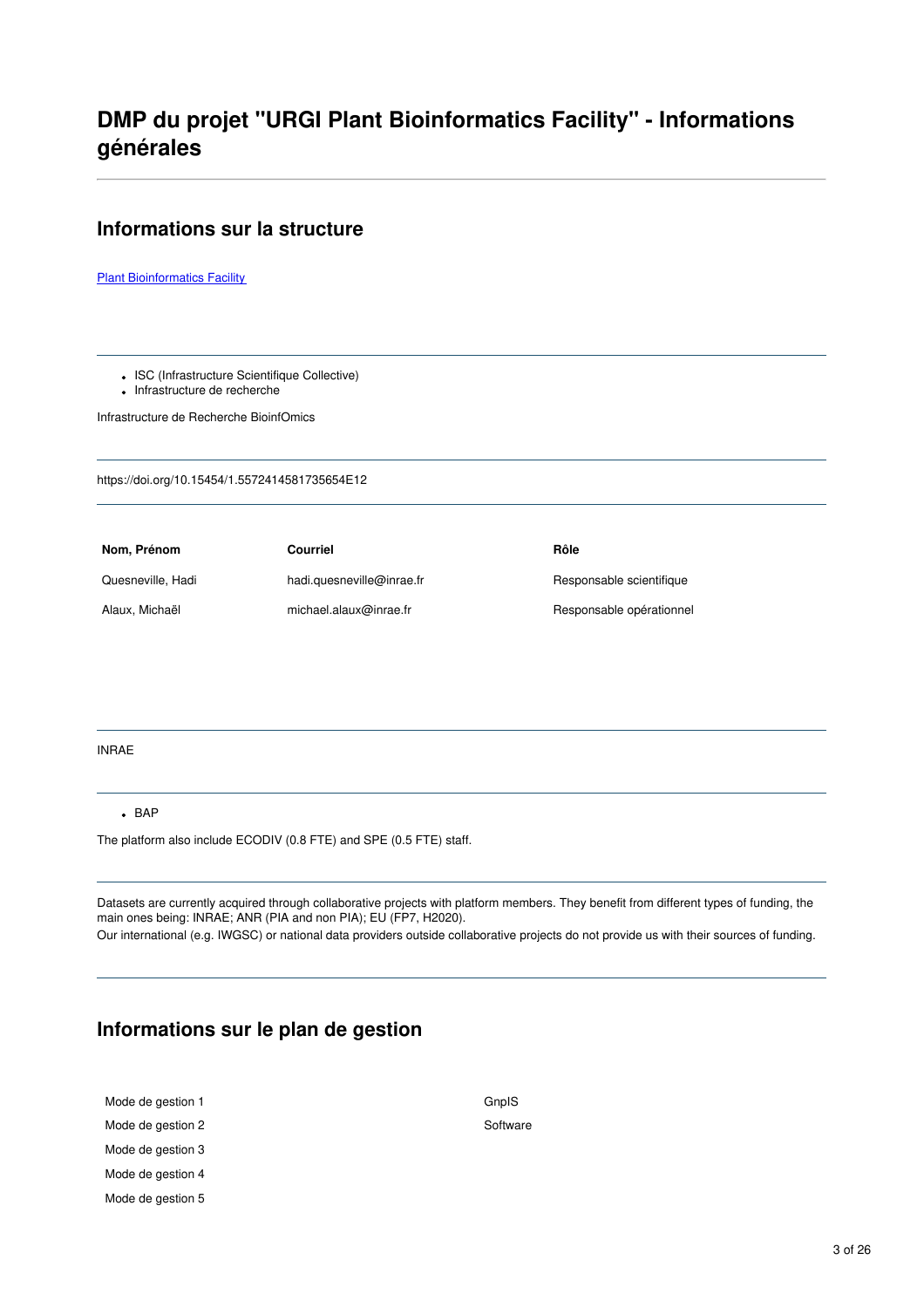| <b>Date</b> | n° de version Status | Auteur | Affiliation de l'auteur<br>(se reporter à l'annuaire Inra)             | Validé par Validé le |
|-------------|----------------------|--------|------------------------------------------------------------------------|----------------------|
| 16/02/2021  |                      |        | published Célia Michotey UR1164 URGI Unité de Recherche Génomique-Info |                      |

<https://doi.org/10.15454/9HM5UI>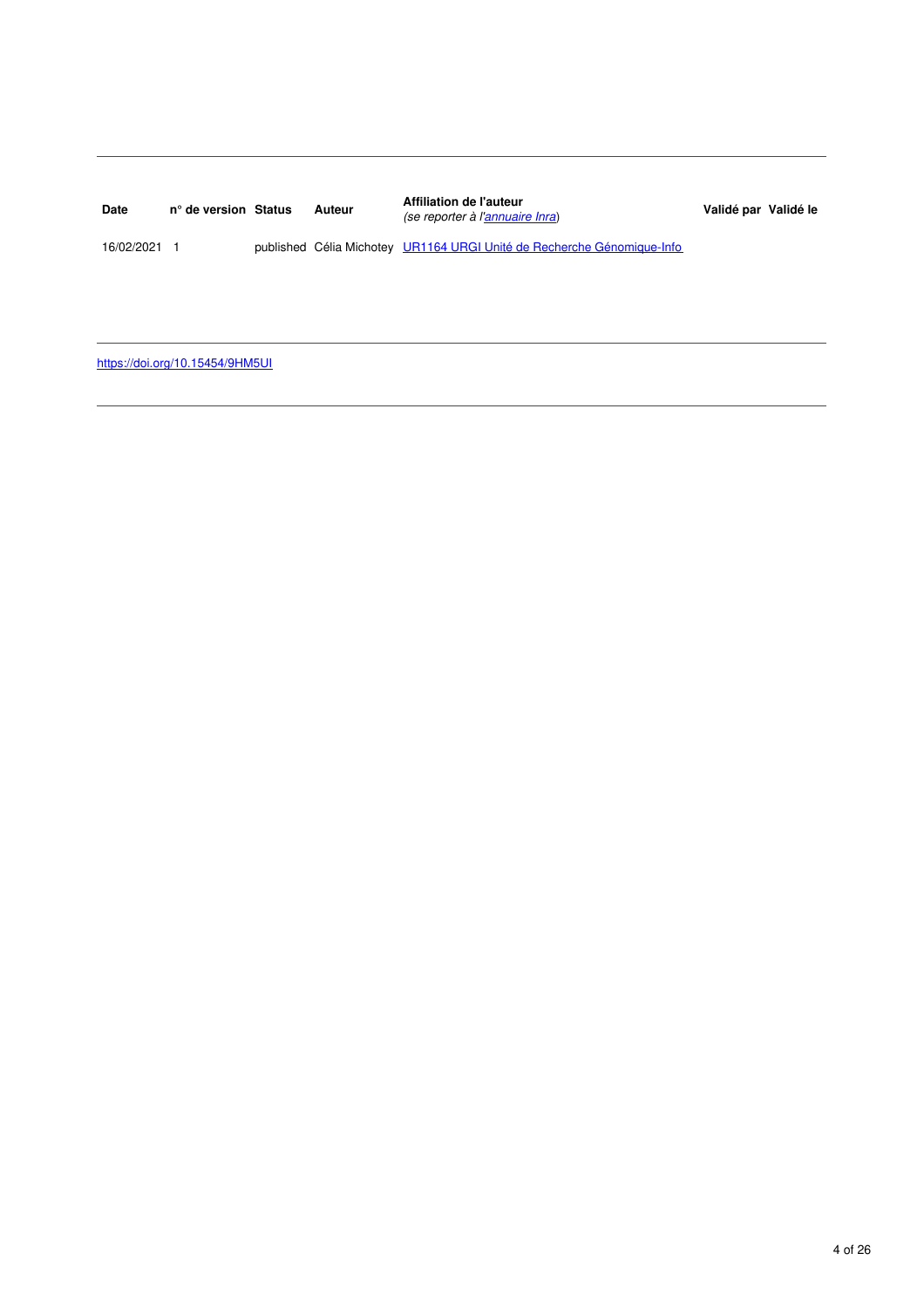### **DMP du projet "URGI Plant Bioinformatics Facility" - Mode de gestion 1**

#### **Présentation générale des données**

- Données produites par un tiers
- Données générées par la structure

Provided by the structure:

- Genome annotations (genes and transposable elements from automatic prediction and/or curations)
- Traits ontologies
- Observation
- Expérimentation
- Analyse
- Aggregation

GnpIS stores and integrates genomic data, genetic data and phenotypic data from INRAE researchers and their national and international partners.

- Collection
- Dataset
- Software

Software are described in management mode 2

Plant and fungi genomic and genetic data provided by INRAE units, their projects partners and by the International Wheat Genome Sequencing Consortium (IWGSC).

GnpIS mostly stores textual data:

- Genetic resources (accessions, passport data, images)
- Genomic data (mostly genome annotations, polymorphisms and synteny)
- Genetic data (QTLs and GWAS analysis)
- Phenotypic data (ontologies, observations and experimental data)

Collections (Genetic resources)

- CSV/TSV
- XLS/XLSX
- $\cdot$  JSON

Datasets

- CSV/TSV
- XLS/XLSX
- VCF
- $-BED$
- Genbank • EMBL
- GFF
- 
- Fasta/FastQ SAM/BAM
- JSON
- $\cdot$  RDF

Recently GnpIS has started to expose some of its data in a semantic representation to improve data integration in other databases (see <https://urgi.versailles.inra.fr/About-us/News/2017/RDF-Phenotyping>).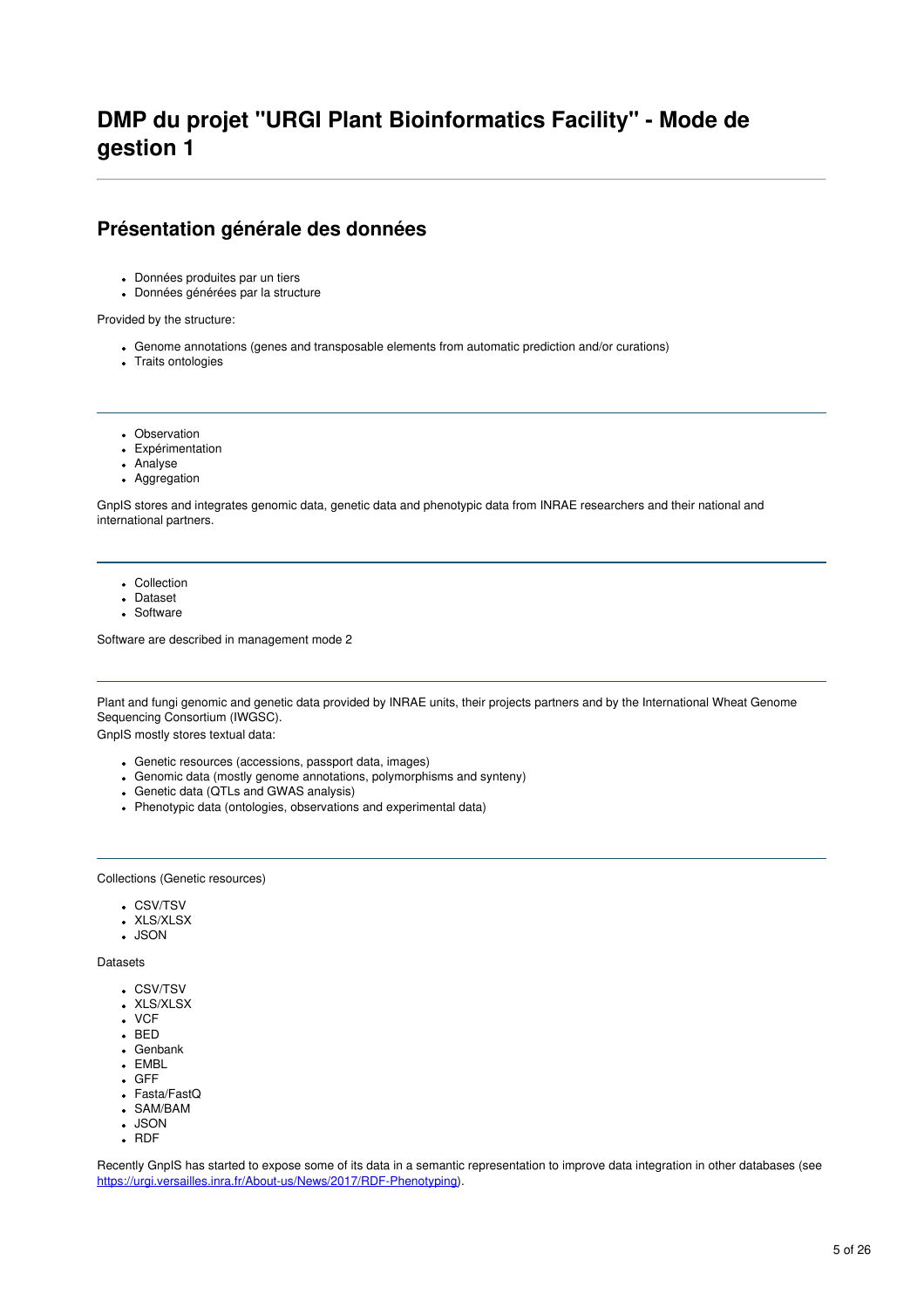- Forests and Forest Products
- Plant Breeding and Plant Products
- Plant Health and Pathology
- Biodiversity and Ecology
- Omics
- Microorganisms
- Insects and Entomology

### **Droits de propriété intellectuelle**

It is described in our [terms](https://urgi.versailles.inrae.fr/General-Terms-of-Use) of use. We also describe conditions specific to datasets in [dedicated](http://www.wheatgenome.org/Tools-and-Resources) web pages.

URGI encourage users to associate DOI to the deposited datasets and help the data producers to get it with proper metadata in collaboration with INRAE's open data [repository](https://data.inrae.fr) service. It allows to discuss the license associated to data with a default proposition of CC-BY V4.0 for public data.

More generally, we implement in GnpIS the terms of the data management plans of the consortium agreements of the projects producing the data stored, with some data only accessible to defined consortia of users. The decision of data publication is taken with the submitter.

### **Confidentialité**

- Data subject to the CNIL requirements and RGPD requiation
- Data subject to specific consortium agreements
- Datasets from private partners
- Datasets from public partners, under embargo before publication

An authenticated access is required to access private data.

When data are private, a specific group including all persons who can access the data (e.g. colleagues, project partners) is defined with the data owner in the information system. The data is tagged with this group to defined access rights, so only the persons belonging to the group can access them.

The Authentication is ruled by massively used Apache HTTP authentication system, accounts being created by our internal services on demand. The Authorization is ruled by the database mechanism described above.

The transfer of confidential data to third parties is subject to validation and follow-up by the data owner. In details, the access of shared private data follows the same procedure as described above, re-using the authentication and authorization schemes under our control.

### **Partage des données**

The data provider is committed to publicly open the data. An embargo period can be defined with respect to the scientific community usage.

The decision of data publication is taken with the scientific manager of the data when they are submitted.

- Update of international genetic resource catalogs
- Update of other information systems
- Re-use for new research purposes
- Support for public policy, expertise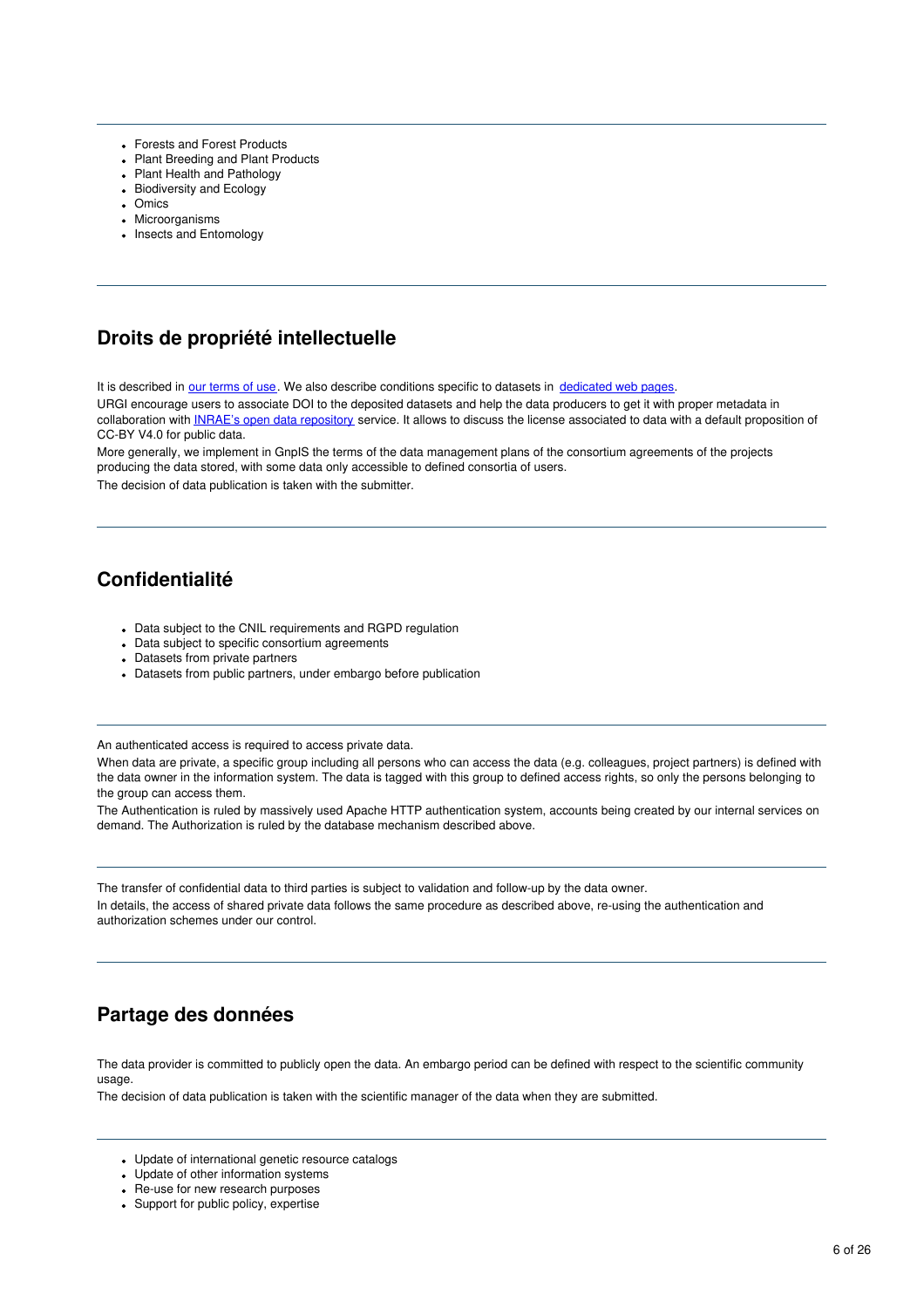• Trainings

Data are accessible through web [interfaces](https://urgi.versailles.inrae.fr/gnpis) and web [services](https://urgi.versailles.inrae.fr/Tools/Web-services) APIs. Data can be downloaded in various text formats (CSV/TSV, GFF, VCF …).

Data are shared through web [interfaces](https://urgi.versailles.inrae.fr/gnpis) and web [services](https://urgi.versailles.inrae.fr/Tools/Web-services) APIs and can be downloaded in various text formats (CSV/TSV, GFF, VCF, JSON …). Authentication is required to access private data (see our [terms](https://urgi.versailles.inrae.fr/General-Terms-of-Use) of use). Some datasets are also available through:

- Our **[ontology](https://urgi.versailles.inrae.fr/ontologyportal.do)** portal
- [INRAE's](https://data.inrae.fr/) data portal
- Federated or community specific portals ([FAIDARE](https://urgi.versailles.inrae.fr/faidare/), Plant [Data-Discovery](https://urgi.versailles.inrae.fr/data-discovery/), [WheatIS](https://urgi.versailles.inrae.fr/wheatis/), [RARe,](https://urgi.versailles.inrae.fr/rare/) [Siregal](https://urgi.versailles.inrae.fr/siregal/siregal/grc.do))
- Autre
- Public data are shared with anyone (open access)
- Private data are shared with identified users (academic and/or private partners)
- Autre (à préciser dans la zone d'Informations supplémentaires

We encourage the scientific managers to associate a DOI to the dataset with INRAE's open data [repository](https://data.inrae.fr/) service. It allows to discuss the license associated to the data. By default, public data are under the CC-BY V4.0 license. We can provide support if needed.

#### **Organisation et documentation des données**

Data on transposable elements is generated and managed following the diagram below [\(https://urgi.versailles.inrae.fr/files/gnpis/data\\_integration\\_repet.jpg](https://urgi.versailles.inrae.fr/files/gnpis/data_integration_repet.jpg)).

Consensus of transposable element library are produced by REPET or REPET factory in VRE (Virtual Research Environment). Open data are inserted in RepetDB using standard formats: classification file (tsv), fasta and gff output of REPET. Data are then accessible through RepetDB, an InterMine based information system.

ISO9001 v. 2015 quality procedures exist to explain in details how to manage data in GnpIS (acquisition, validation, integration and visualization in the information system - IS, archiving). The schema below illustrates this data management [\(https://urgi.versailles.inrae.fr/files/gnpis/data\\_integration\\_gnpis.jpg](https://urgi.versailles.inrae.fr/files/gnpis/data_integration_gnpis.jpg)).

Data produced by research teams are submitted to PlantBioinfoPF using standard and in house exchange formats. ETL – Extract Transform Load tools (mainly Talend Open Studio projects and Perl scripts) are used to check the data quality and consistency and to populate GnpIS RDBMS. Data from GnpIS and other IS (such as BrAPI endpoints, Data INRAE or RDF data) are integrated together in Elasticsearch using ETL tools (mainly Bash and Python scripts orchestrated with Nextflow). Data are then accessible through RESTful APIs and web portals (GnpIS, FAIDARE, Plant Data-Discovery, WheatIS, RARe, Siregal).

In the case of forest trees, different kind of data are managed in various IS with different accessibility. To share this knowledge, we set up an automated data flow to synchronize data shared by multiple IS, as shown in the schema below [\(https://urgi.versailles.inrae.fr/files/gnpis/forest\\_interoperability.jpg](https://urgi.versailles.inrae.fr/files/gnpis/forest_interoperability.jpg)).

Data produced by research teams are managed in local IS: data acquisition tools, such as Adonis, local databases and files (standards or in house formats). When data are ready to be shared, they are extracted from those local sources and inserted into GnpIS, our global IS. When relevant, data are extracted from GnpIS to be inserted into other IS to further enhance its visibility at national and/or international scale. ETL tools specific to each IS are used to automatically manage those data flows.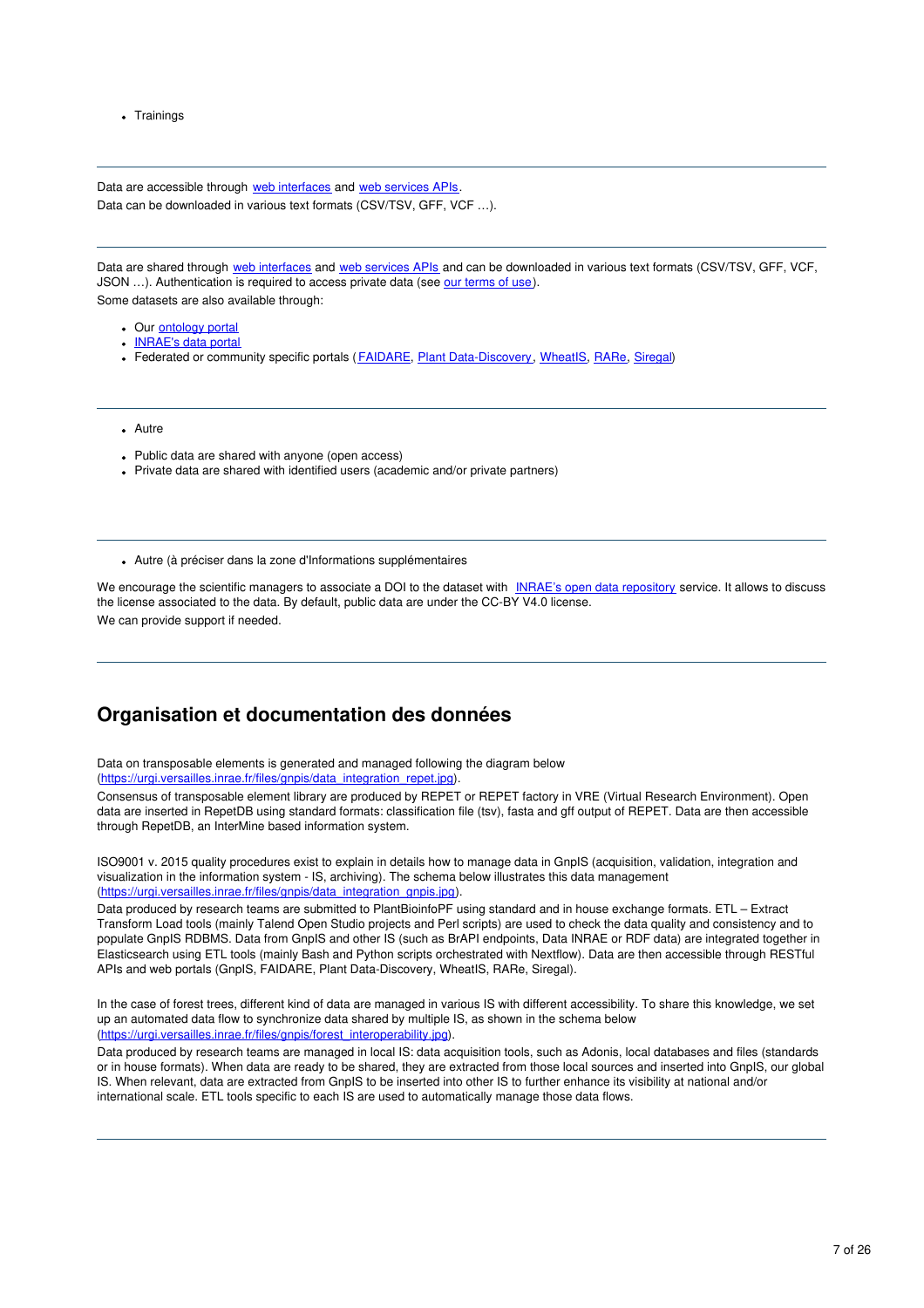| <b>Metadata</b>                          | Metadata origin and production<br>mode<br>(e.g. manual input, automatic<br>annotation) | <b>Standard and associated</b><br>vocabularies                                                                                                                                                   | Conditions or frequency update (if<br>applicable)<br>(e.g. change in accessibility)                                        |
|------------------------------------------|----------------------------------------------------------------------------------------|--------------------------------------------------------------------------------------------------------------------------------------------------------------------------------------------------|----------------------------------------------------------------------------------------------------------------------------|
| Passport data of<br>genetic<br>resources | Semi manual by germplasm<br>managers in the GnpIS submission<br>format                 | • Multi-Crop Passport Descriptors<br>(MCPD)<br>• Referential taxonomies (NCBI,<br>TAXREF, Catalogue of Life)<br>• Trait ontologies (CropOntology<br>Trait dictionary, Trait Ontology<br>$\ldots$ | • MCPD under the governance of<br><b>FAO</b><br>• CropOntology Trait dictionaries<br>updates depends on the<br>communities |
| Plant<br>phenotyping<br>experiments      | Semi-manual by the data producers<br>in the GnpIS submission format                    | • Minimal Informations About<br><b>Plant Phenotyping Experiments</b><br>(MIAPPE)<br>Breeding API (BrAPI)<br>• CropOntology Trait dictionary                                                      | www.miappe.org<br>$\bullet$<br>https://brapi.org/<br>$\bullet$<br>Trait dictionaries updates<br>depends on the communities |
| Genomic data                             | Semi-manual by the data<br>produceurs in the GnpIS<br>submission format                | EMBL, NCBI recommendations                                                                                                                                                                       |                                                                                                                            |

GnpIS submission formats ensure that the essential metadata to describe and reuse the dataset is available. If necessary, documents can be attached to the data to provide further information (e.g. readme files), non-proprietary formats being strongly recommended. Moreover, we increasingly associate DOI to datasets and recommend data papers to our users as an improvement of this documentation.

Besides, data can be retrieved in standard formats:

- Trait ontologies can be retrieve in the CropOntology Trait dictionary standard in various formats via GnpIS web [interface](https://urgi.versailles.inrae.fr/ontologyportal) or computationally through a **BrAPI** [compliant](https://urgi.versailles.inra.fr/faidare/swagger-ui.html#/Breeding_API) web service.
- Genetic resources: accessions and their passport data can be retrieved as a MCPD standard compliant CSV format via GnpIS web interface or computationally through a **BrAPI** [compliant](https://urgi.versailles.inra.fr/faidare/swagger-ui.html#/Breeding_API) web service.
- Phenotyping data can be retrieved as a MIAPPE compliant ISA-Tab format or [computationally](https://urgi.versailles.inrae.fr/faidare/swagger-ui.html#/Breeding_API) through a BrAPI compliant web service.
- Polymorphism data can be retrieved as a VCF and CSV format via GnpIS interface.
- Genome annotation data can be retrieved as a GFF3 format via web pages dedicated to the species when GnpIS is the official repository or in international archive as described in the metadata of the GnpIS JBrowse instances.
- Genetic data can be retrieved in a CSV format as there is no internationally agreed standard.

There are tools to produce these metadata:

- Digital Curation center list of [metadata](http://www.dcc.ac.uk/resources/metadata-standards/tools) tools
- RDA [\(Research](http://rd-alliance.github.io/metadata-directory/tools/) Data Alliance) metadata directory

ISO9001 v. 2015 quality procedures exist to define in details how to manage data in GnpIS.

ETL tools (scripts in Bash, Perl or Python and Talend Open Studio projects) are used to handle data files and control the data quality and integrity along its management from submission to access in GnpIS portal. Implementation of reproducible ETL workflows are under development using Nextflow.

The trait ontologies we develop and maintain are versioned on a public project of INRAE's [MATHNUM](https://forgemia.inra.fr/) department forgemia, a GitLab forge (see **[Ontologies](https://forgemia.inra.fr/urgi-is/ontologies)**).

ISO9001 v. 2015 quality procedures exist to define in details how to manage data in GnpIS, including the steps to control data quality and integrity.

Steps to check the validity of the submitted files (e.g. format and mandatory content respected), the data quality (e.g. controlled vocabularies/ontologies correctly used) and the dataset consistency (e.g. data and links between them coherent) are implemented in the ETL tools (scripts in Bash, Perl or Python and Talend Open Studio projects) we use to manage datasets in GnpIS. Moreover, the use of RDBMS guarantees the integrity of the data by relying on some business constraints implemented over the years. Last, when an insertion is done, several checks regarding the number of entries are also done to ensure no data is missing neither duplicated.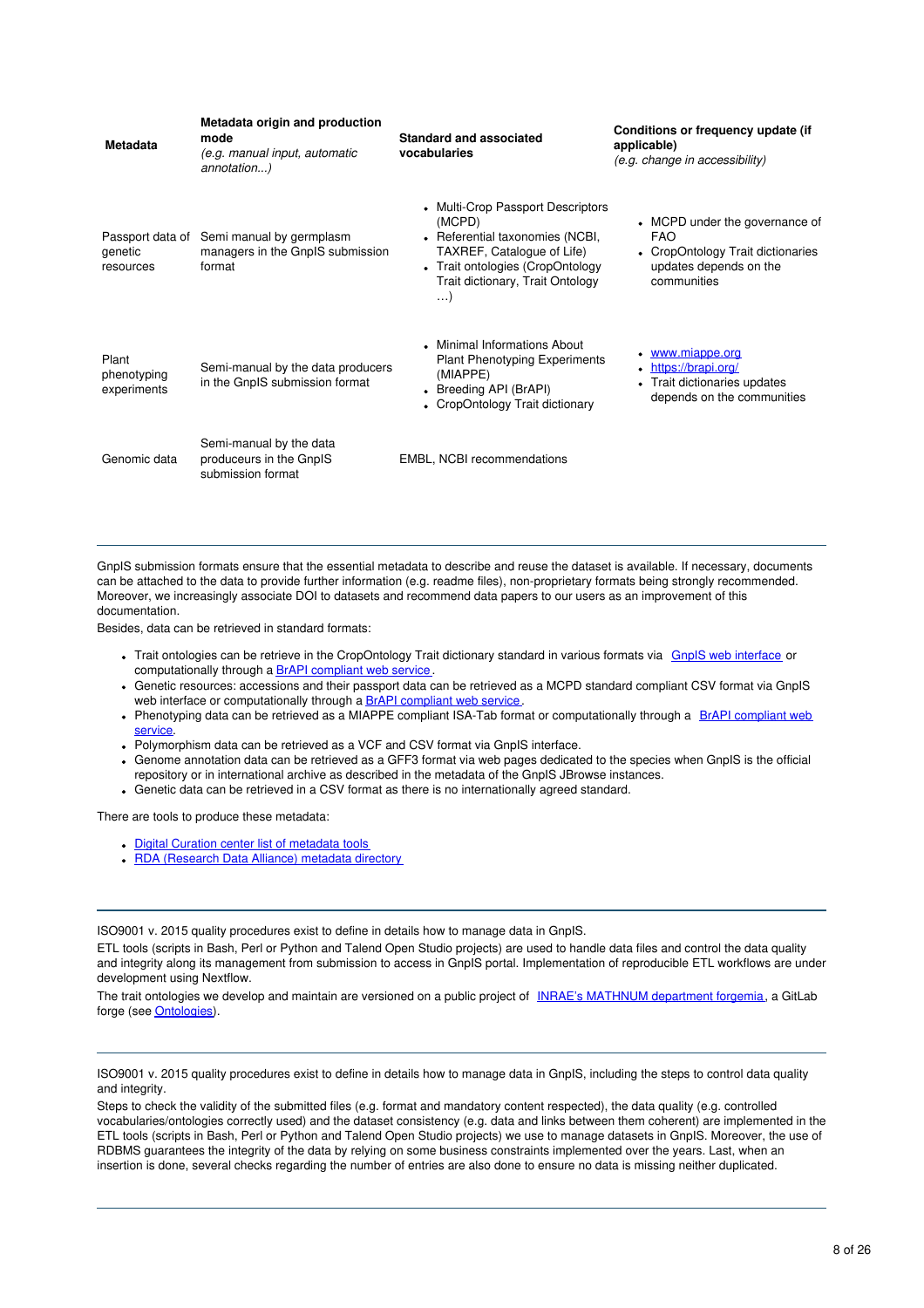### **Stockage et sécurité des données**

Data producers can access the service of data deposition by different ways, which are described in the URGI website:

- Via the platform [service-offering](https://urgi.versailles.inrae.fr/Platform/Service-offering)
- Via GnpIS [submission](https://urgi.versailles.inrae.fr/Data) form

And specific pages dedicated to the wheat community:

- Wheat [Initiative](http://wheatis.org/)
- **IWGSC sequence [repository](https://wheat-urgi.versailles.inra.fr/Seq-Repository)**

Submitted files are archived on URGI's servers, hosted in INRAE's Ile-de-France data center. The files content is processed for the data to be inserted in the databases making up our information system (RDBMS MySQL and PostgreSQL, NoSQL Elasticsearch). The trait ontologies we develop and maintain are versioned on a public project of the GitLab forge [forgemia](https://forgemia.inra.fr/) (see [Ontologies](https://forgemia.inra.fr/urgi-is/ontologies)).

Datasets: 4.5 To of storage in June 2018 Trait Ontologies: 60 MB in January 2021

Our security policy follows the **INRAE's Research [Infrastructures](https://www6.versailles-grignon.inrae.fr/observatoire-environnement/Page-d-accueil/Actualites/Charte-infrastructures-de-l-Inra) Charter**.

All submitted data and attached files are stored on URGI's servers, host in INRAE's Ile-de-France data center, and regularly backed up. The databases making up our information system are backed up twice a month and NetApp volumes are backed up twice a day.

Private data are only available through an authentication process. Access rights are given to a specific group including all persons who can access the data (e.g. colleagues, project partners) and defined with the data owner. The data is tagged in GnpIS with this group, so only the persons belonging to the group can access them.

The transfer of confidential data to third parties is submitted to validation and follow up by the data owner.

Private data can be provided using cryptographic based tools, such as secure shell sessions to copy the data to our servers backed by NetApp technology, which is configured to snapshot any copied data twice a day. Access to those copied files is controlled using well known UNIX permissions on Linux servers mounting the NetApp volumes only where needed.

Submitted files are following already mentioned ISO9001 v. 2015 procedures and all steps are logged into our internal JIRA instance (numeric lab book) in a dedicated task.

Trait Ontologies are managed with the functionalities of a GIT forge ([forgemia](https://forgemia.inra.fr/)).

#### **Archivage et conservation des données**

Data to keep on the long run are:

- Passport data of genetic resources and associated images
- Processed phenotyping data (not the raw data files from sensors)
- The Trait Ontologies we manage
- TE annotation data

Trait Ontologies are versioned on a public repository of INRAE's [MATHNUM](https://forgemia.inra.fr/) department forgemia, a GitLab forge (see [Ontologies](https://forgemia.inra.fr/urgi-is/ontologies)). Otherwise, there is no action beyond GnpIS itself.

However, we progressively enforce the publication of the datasets in parallel in [INRAE's](https://data.inrae.fr/) data portal, which in association with the DOI guarantee an access to the data for 10 years.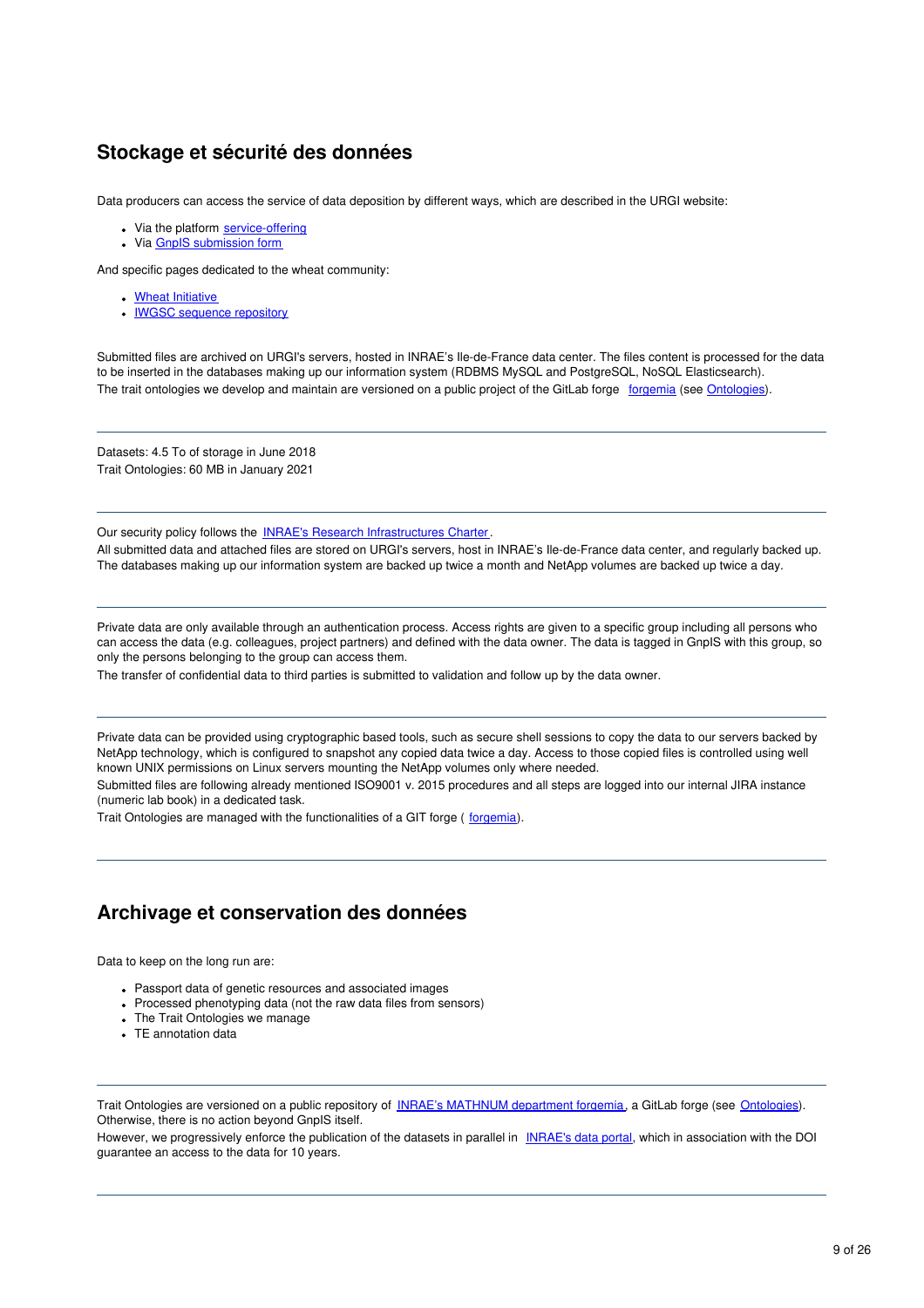Trait Ontologies will be publicly accessible as long as [forgemia](https://forgemia.inra.fr/) (or an equivalent) exists. Alternate solution will be used in the unlikely shut down of those solutions.

Genetic resources and phenotyping data are strategic and conserved as long as INRAE provides means for it.

TE annotations are also versioned and conserved as long as possible, as no open access central repository exists.

For other data, it depends on the interest to be integrated in GnpIS with other datasets and on strategic issues to be discussed with the data provider.

GnpIS is so far a strategic asset of INRAE, which provides basal fundings (human resources and financial support through the URGI platform).

The platform also has access to specific fundings that allow to support GnpIS.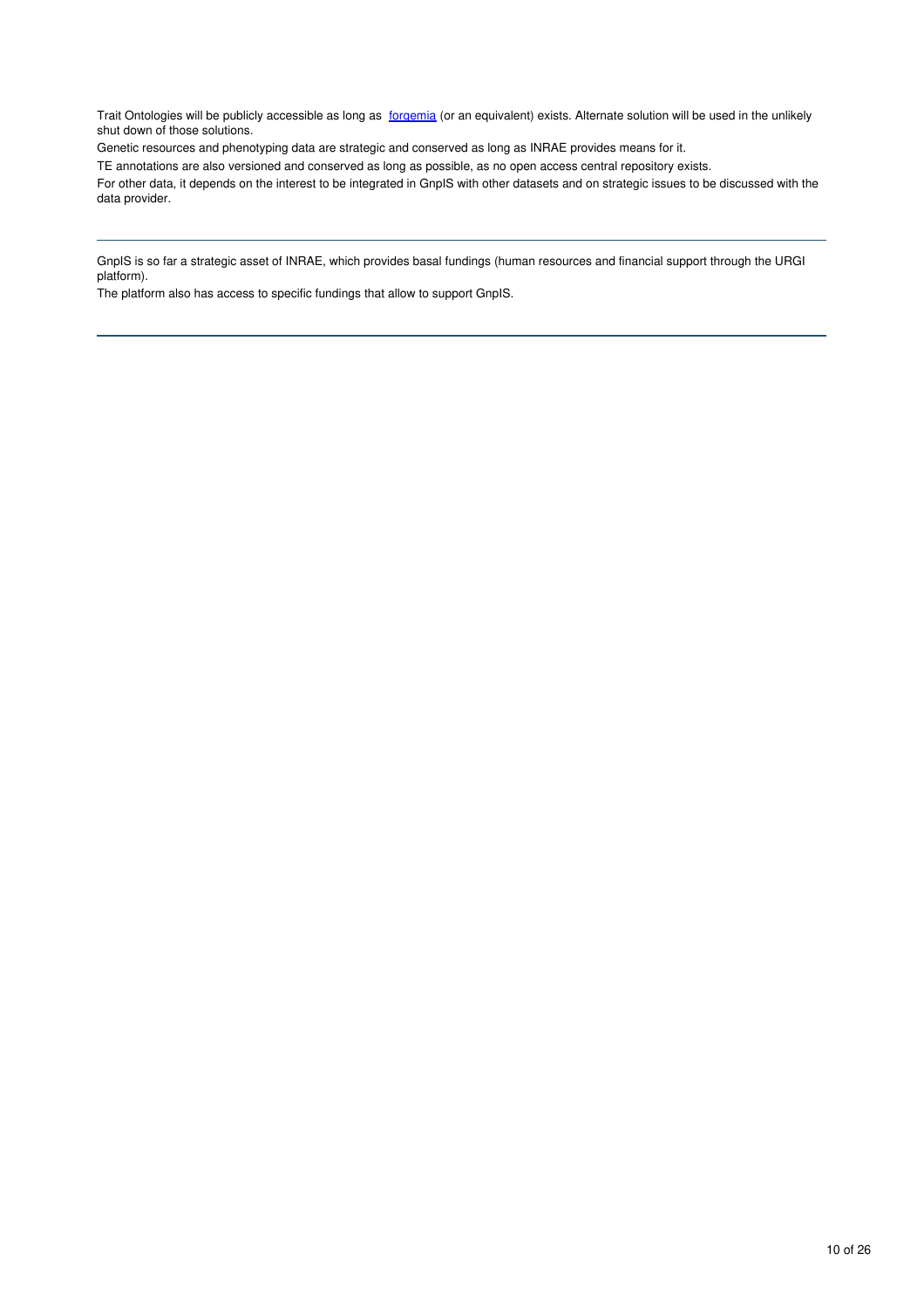#### **Présentation générale des données**

- Données générées par la structure
- Données produites par un tiers

As the code of our software is open, third parties can contribute to it and add new functionalities.

Code

- Software
- Workflow
- Service

Software are tools we develop:

- Information systems implemented in Java for the backend and Angular or the GWT framework for the frontend. The data layer relies on a PostgreSQL database and an Elasticsearch cluster.
- Genome analysis tools implemented in Python and C++.

#### Workflow are:

- ETL (Extract Transform Load) tools used to supply our information systems with data. Scripts are developed in Bash, Perl or Python and Talend Open Studio projects.
- Pipelines of analyses tools, such as REPET suites, developed with SnakeMake and Python.

Service are RESTful web services (for instance our implementation of the Breeding API - BrAPI) developed in Java.

#### **Software**

- JSON
- Python
- $\bullet$  C++
- Java
- TypeScript
- HTML
- . SCSS
- YAML
- Markdown

Workflow

- JSON
- SQL
- Bash
- Perl
- Python
- $\cdot C_{++}$
- Talend Open Studio
- Nextflow
- SnakeMake
- Ansible
- DockerFile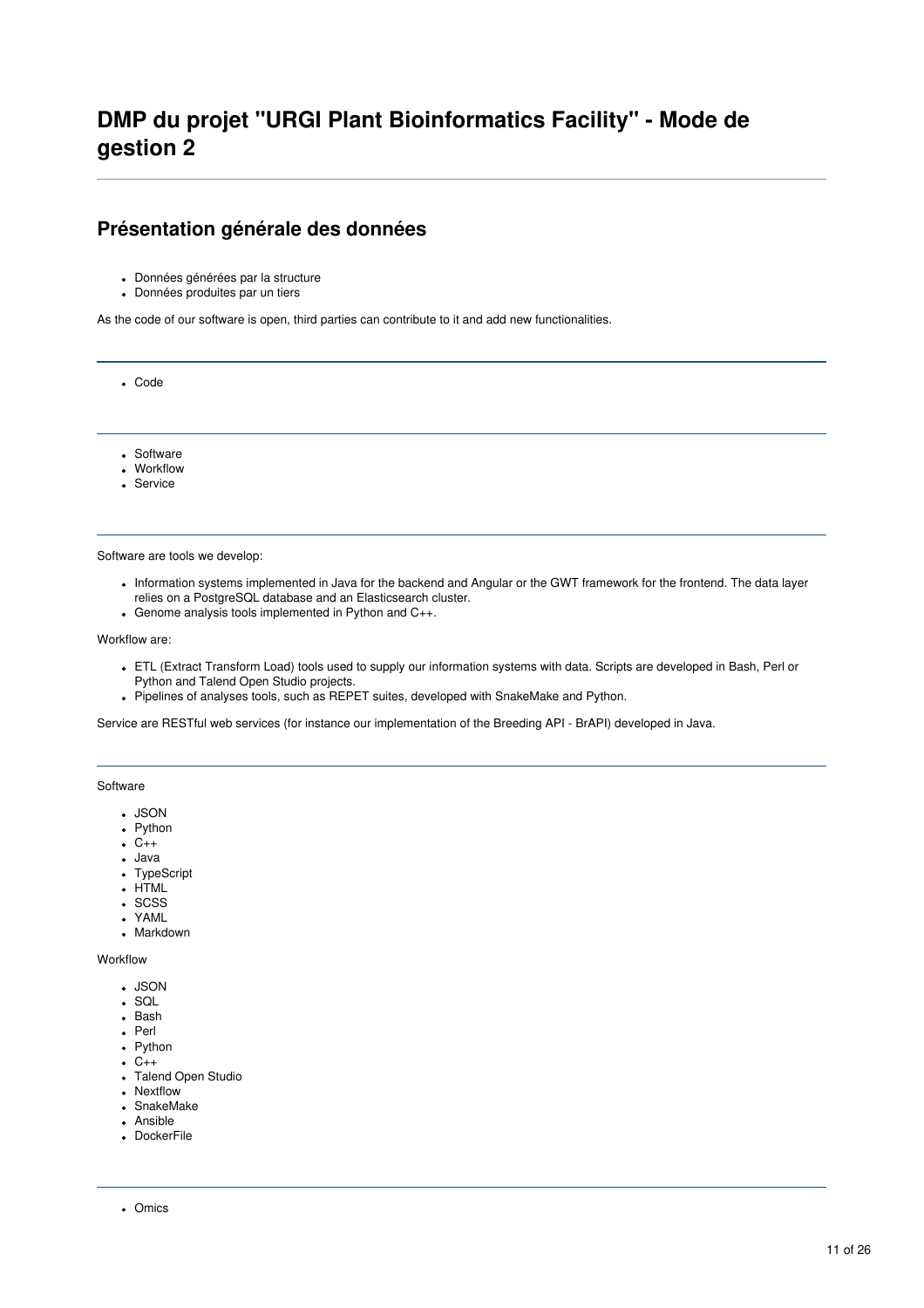• Information management

#### **Droits de propriété intellectuelle**

Institutions that payed developments of the codes (mainly INRAE).

### **Confidentialité**

GnpIS-coreDB database model.

Our software and ETL codes are not confidential, but the master branches of their repositories are restricted for some actions.

The code of our software and ETL tools are versioned on projects of INRAE's [MATHNUM](https://forgemia.inra.fr/) department forgemia, a GitLab forge. We use the application's functionalities to manage the repositories access and grants.

NA.

### **Partage des données**

For our ETLs and software, there is no obligation to share, but we encourage users to engage (e.g. giving feedback, identifying bugs) and developers to improve the code (e.g. fixing bugs, adding new functionalities) to enhance the original repository so that anyone can take advantage of it.

However, sharing the data model of GnpIS-coreDB is prohibited.

- Creation of a new instance dedicated to a specific community
- Improvement of existing functionalities
- Addition of new functionalities to answer new needs

ETL (Extract Transform Load) tools developed with Talend Open Studio must be managed with the dedicated tool ( Talend Open Studio for Data [Integration,](https://www.talend.com/fr/products/data-integration/data-integration-open-studio/) freely available).

Otherwise, no specific software or tool is necessary to read the code.

- GnpIS-coreDB and our ETL are versioned on private repositories of the GitLab forge [forgemia](https://forgemia.inra.fr/) and are available upon request.
- . The ETL used to supply [FAIDARE](https://github.com/elixir-europe/plant-brapi-etl-faidare) with data and the Trait Ontology widget are publicly available on GitHub (see ETL FAIDARE and Trait [Ontology](https://github.com/gnpis/trait-ontology-widget) widget).
- . Our other software codes are versioned on public repositories of the GitLab forge [forgemia](https://forgemia.inra.fr/) (see [FAIDARE](https://forgemia.inra.fr/urgi-is/faidare) and Data [Discovery](https://forgemia.inra.fr/urgi-is/data-discovery)). They are also mirrored on GitHub (see **[FAIDARE](https://github.com/elixir-europe/plant-faidare)** and **Data [Discovery](https://github.com/gnpis/DataDiscovery)**).
- Our genome analysis tools are versioned on private repositories of the GitLab forge [forgemia](https://forgemia.inra.fr/) and some codes are also versioned on public repositories on GitHub (see [TE\\_finder](https://github.com/urgi-anagen/TE_finder)).

Autre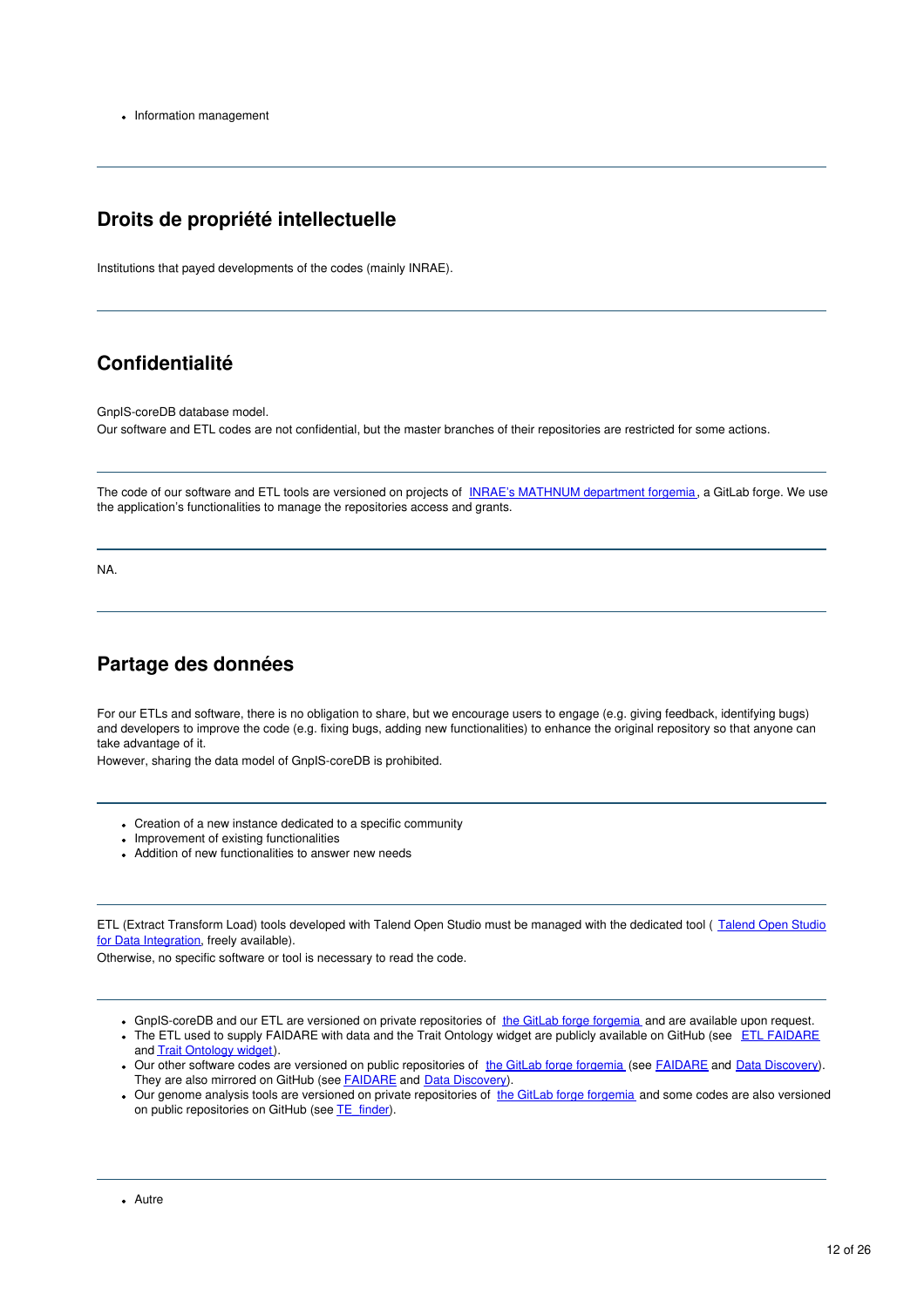- Our ETLs and software are shared with anyone (open access).
- The data model of GnpIS-coreDB is shared following the proprietary license.
- Autre (à préciser dans la zone d'Informations supplémentaires
- Our software and the ETL used to supply FAIDARE with data are under **BSD [3-Clause](https://choosealicense.com/licenses/bsd-3-clause/) License**: redistribution and use in source and binary forms, with or without modification, are permitted under specific conditions.
- Our other ETL are under GNU LGPL v3 [Licence](https://choosealicense.com/licenses/lgpl-3.0/) : everyone is permitted to copy and distribute verbatim copies, but changing it is not allowed.
- The data model of GnpIS-coreDB is under a proprietary license and protected by deposits at the European program deposit agency (Agence de Protection des [Programmes](http://www.app.asso.fr/en/welcome.html)).
- Genome analysis tools are under [CeCILLl](https://choosealicense.com/licenses/cecill-2.1/) v2.1 Licence: grants users the right to copy, modify, and distribute the software governed by this license under an open source distribution model.

#### **Organisation et documentation des données**

We use the functionalities of a GIT forge (INRAE's [MATHNUM](https://forgemia.inra.fr/) GitLab instance) to manage our software and ETLs codes. Except for Talend Open Studio ETLs that are versioned as is in the main (master) branch of the repository, to change the code of an ETL or a software a feature branch must be created from the master branch and each modification must be versioned in this branch. When the code is ready to be push in production, the feature branch is merged into master through a merge request implying a code review and batteries of tests to succeed.

- . Data Discovery is derived from the generic data model collectively defined in [Spannagl](https://www.ncbi.nlm.nih.gov/pubmed/27898761) et al. 2016.
- FAIDARE relies on the [Breeding](https://brapi.org/) API (BrAPI) specifications, itself relying on MIAPPE standard, and follows the BrAPI community process for its update.
- The Trait Ontology widget is based on the observation variable calls of the [BrAPI](https://brapi.org/) and follows the BrAPI community process for its update.

README files are available in each software repository to explain how to contribute, install the prerequisites, build and run the application, install the CI and set up the configuration and authentication.

Tutorials to explain how to use our analyses tools and "how to" documentation to explain how to join our federative portals (see How to join FAIDARE and How to join [Data-Discovery\)](https://forgemia.inra.fr/urgi-is/faidare/-/blob/master/frontend/src/assets/faidare/HOW-TO-JOIN.md) are also available alongside the code.

For the ETL tools, a combination of README files versioned in the ETL repository and in house good practice guides stored on our Wiki or SharePoint are available.

The ETL used to supply [FAIDARE](https://github.com/elixir-europe/plant-brapi-etl-faidare) with data and the Trait Ontology widget are publicly available on GitHub (see ETL FAIDARE and Trait [Ontology](https://github.com/gnpis/trait-ontology-widget) widget). Our other ETLs and software codes are versioned on the GitLab forge [forgemia](https://forgemia.inra.fr/).

Contributing files are also available alongside the software code to explain how to manage it in GIT, how to manage the application's data, how to install the development environment and make tests (for instance, see [Contributing](https://forgemia.inra.fr/urgi-is/data-discovery/-/blob/master/CONTRIBUTING.MD) to FAIDARE).

As explain in the contributing files, each code modification (e.g. bug fixes, new feature, version bump) must be done in a new branch of the dedicated GIT repository. When the branch is ready to be merged in the master branch, a merge request must be created. At least one core committer from our team review the code before validation and a series of tests is launch and must succeed for the branch to be merged.

For our software that are put in production via a continuous delivery, we also put in place a continuous integration that is automatically launched by GitLab on each commit push or merge request creation (see .gitlab-ci.yml file in Data [Discovery](https://forgemia.inra.fr/urgi-is/data-discovery) and [FAIDARE](https://forgemia.inra.fr/urgi-is/faidare) repositories).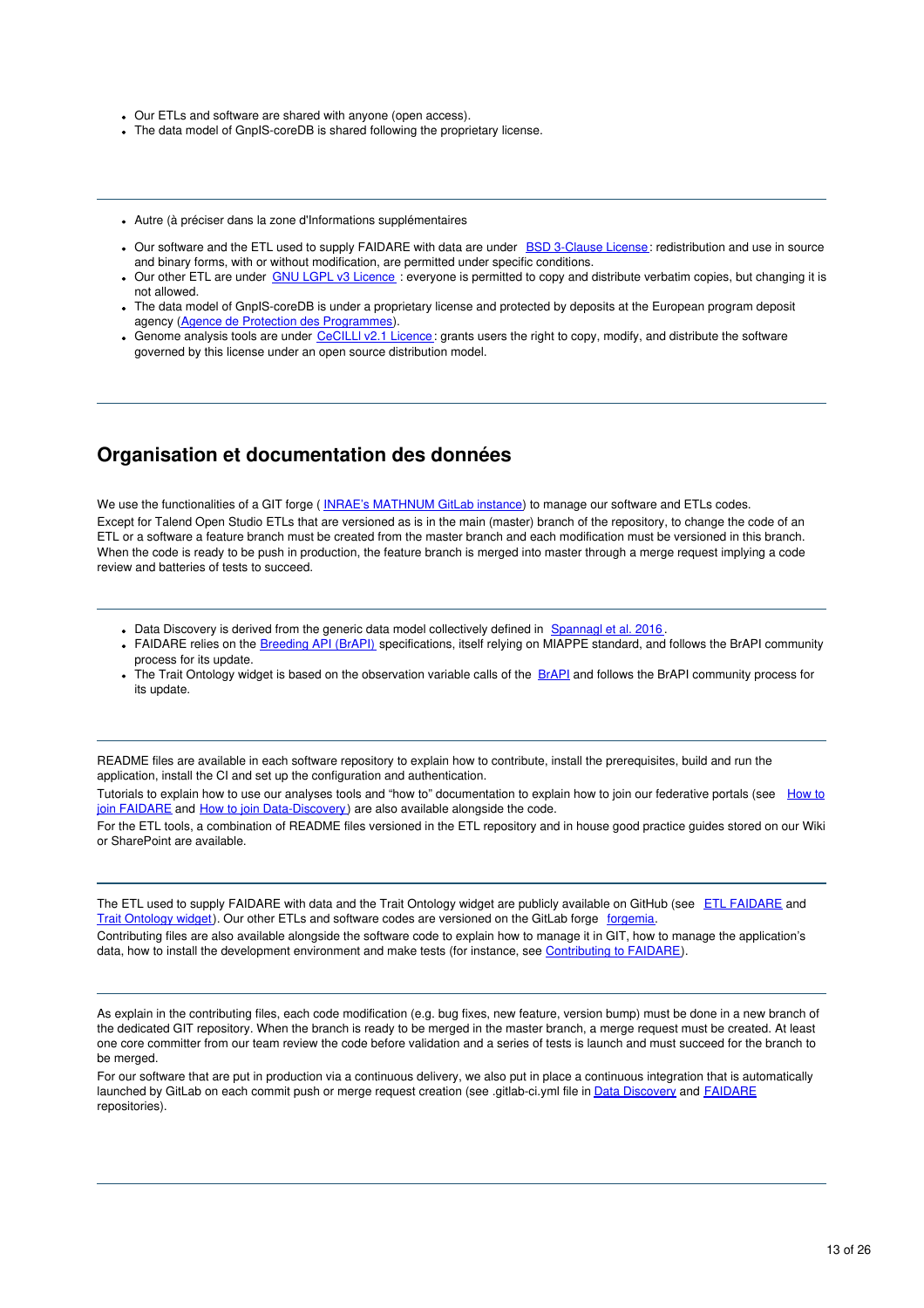### **Stockage et sécurité des données**

Our ETLs and software codes are versioned on a GitLab forge.

Except for Talend Open Studio ETLs that are versioned as is in the main (master) branch of the repository, to change the code of an ETL or a software a feature branch must be pull from the master branch and each modification must be versioned in this branch. When the code is ready to be push in production, the feature branch is merged into master through a merge request.

- Information Systems: 1 GB
- ETLs: 1 GB
- Genome analyses tools: 10 GB

The GitLab forge Forgemia is installed on a VM hosted in INRAE's Toulouse data center.

In order to offer a high guarantee of availability and robustness, the service is virtualized on a server hosted in the data center "L'ARCHE DE DONNÉES Francis Sevila" located in INRAE's Occitanie-Toulouse center. Server administration, daily backups and GitLab's management is handled by a team of system administrators from different units of the INRAE's MATHNUM department in collaboration with the IT team of Toulouse center.

Software versioned on public repositories are in open access so they are publicly available. Software and ETLs versioned on private repositories are accessible through an LDAP authentication.

We use the functionalities of a GIT forge ( [forgemia's](https://forgemia.inra.fr/) GitLab and/or GitHub) to manage our software and ETLs code.

#### **Archivage et conservation des données**

ETLs and software codes will not be destroyed.

Some of our GitLab repositories are archived by the **[Software](https://archive.softwareheritage.org/browse/search/?q=urgi-is&with_visit=true&with_content=true) Heritage initiative** once a year according to the platform decisions.

As our ETLs and software are versioned on GIT forges ([forgemia's](https://forgemia.inra.fr/) GitLab and GitHub) they will be accessible as long as those forges exists.

NA. There is no cost for the platform, forgemia's costs are supported by INRAE's MATHNUM division.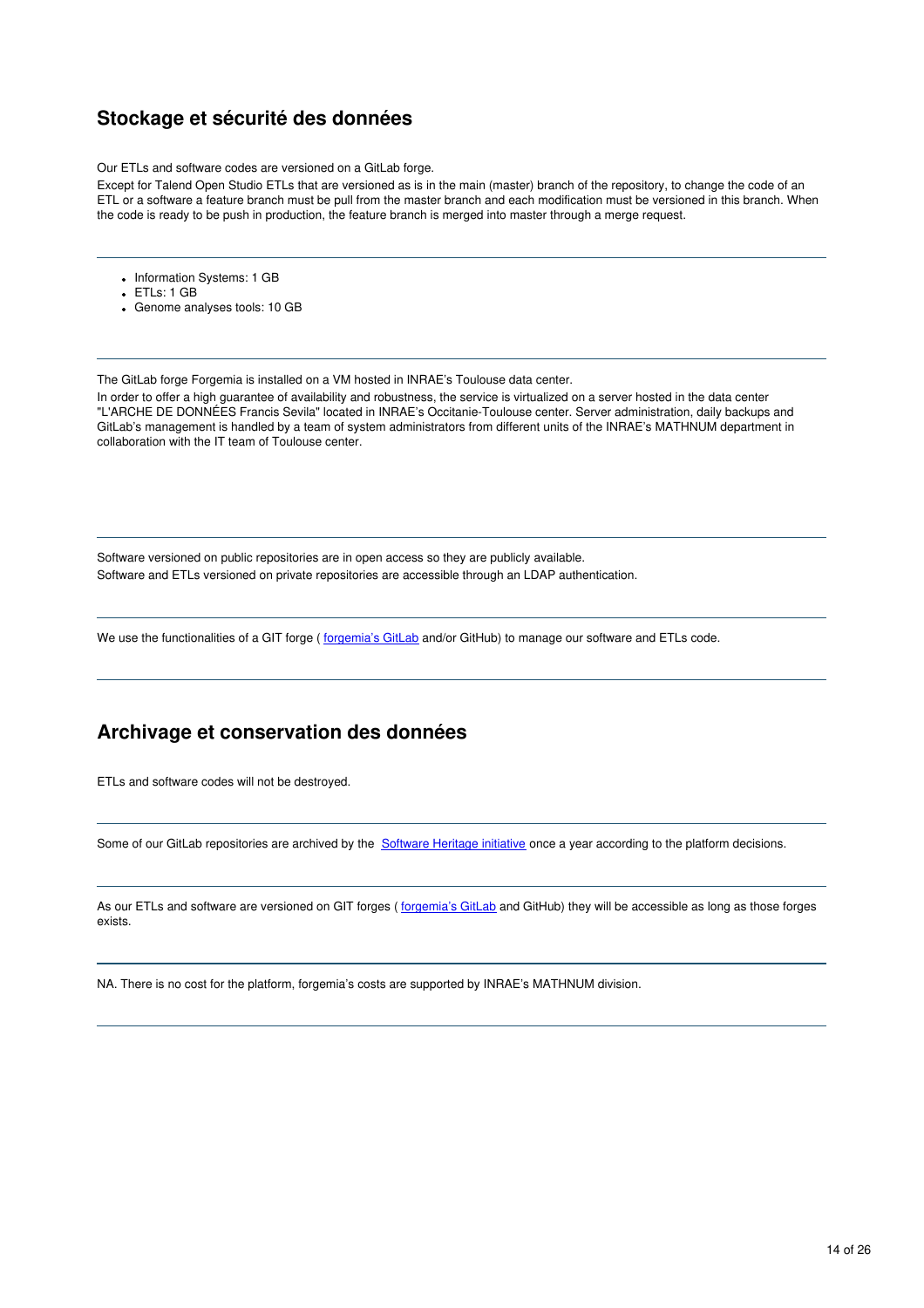# **DMP du projet "URGI Plant Bioinformatics Facility" - Mode de gestion 3**

#### **Présentation générale des données**

Question sans réponse.

Question sans réponse.

Question sans réponse.

Question sans réponse.

Question sans réponse.

Question sans réponse.

## **Droits de propriété intellectuelle**

Question sans réponse.

**Confidentialité**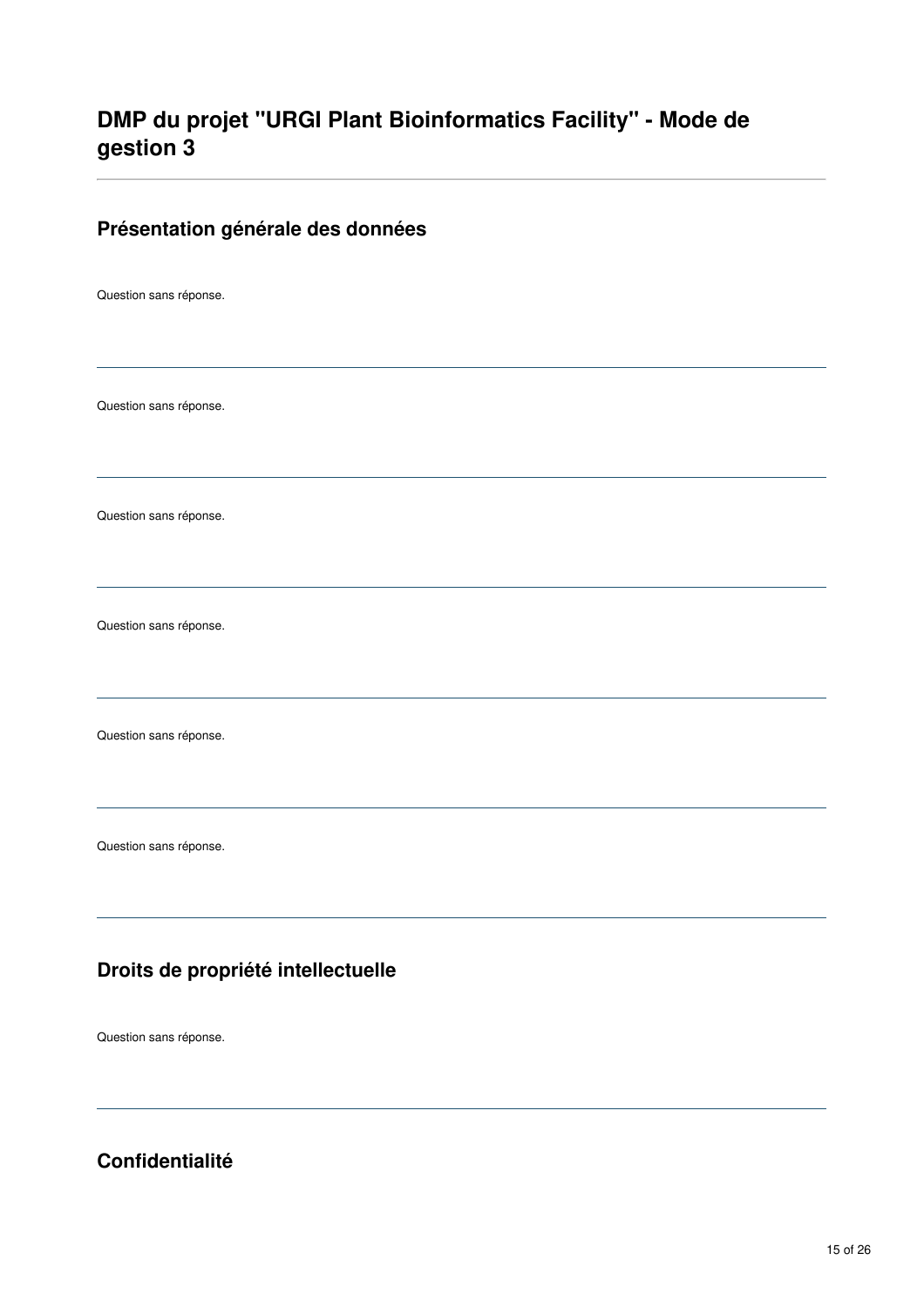Question sans réponse.

Question sans réponse.

## **Partage des données**

Question sans réponse.

Question sans réponse.

Question sans réponse.

Question sans réponse.

Question sans réponse.

# **Organisation et documentation des données**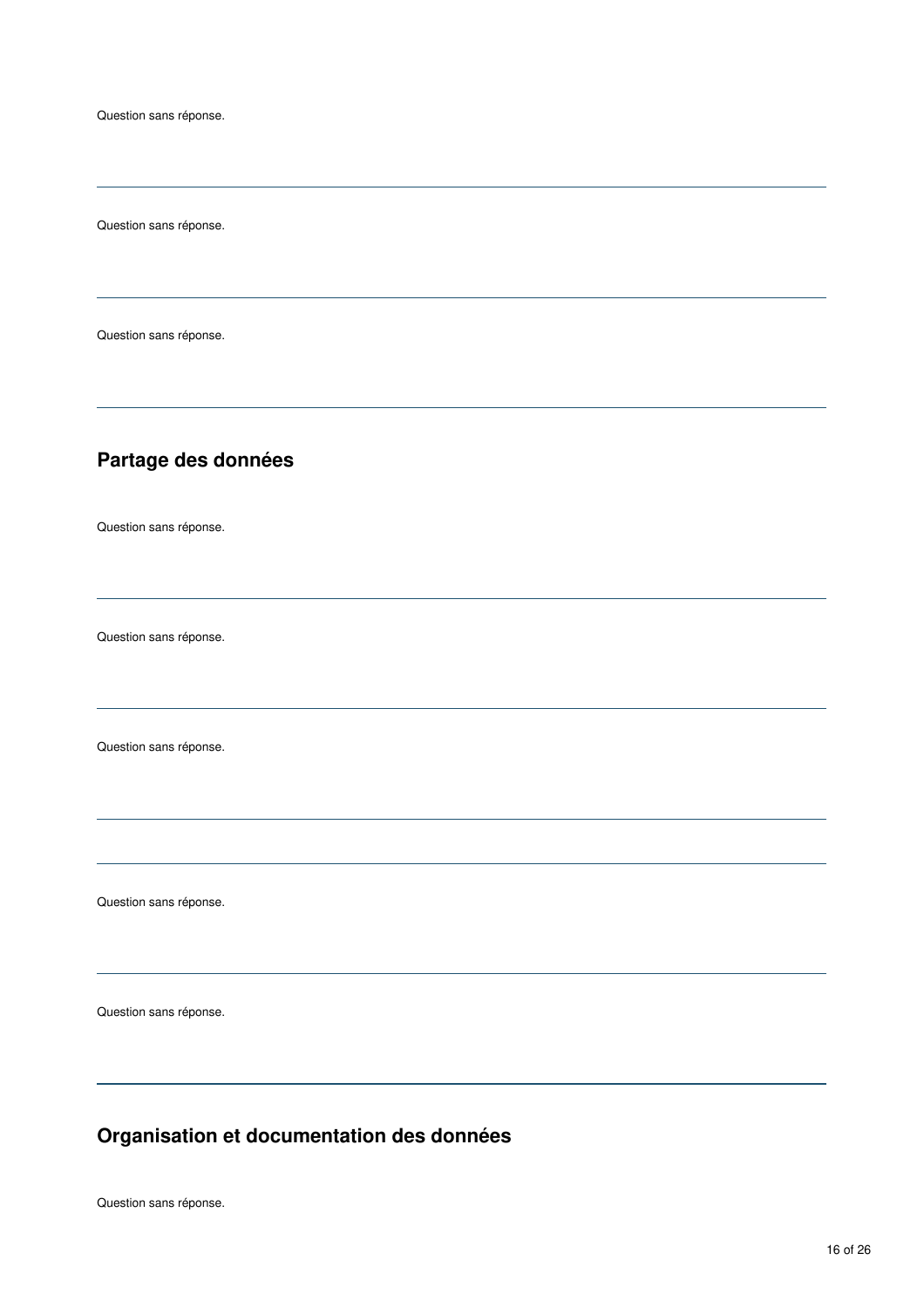Question sans réponse.

Question sans réponse.

Question sans réponse.

# **Stockage et sécurité des données**

Question sans réponse.

Question sans réponse.

Question sans réponse.

Question sans réponse.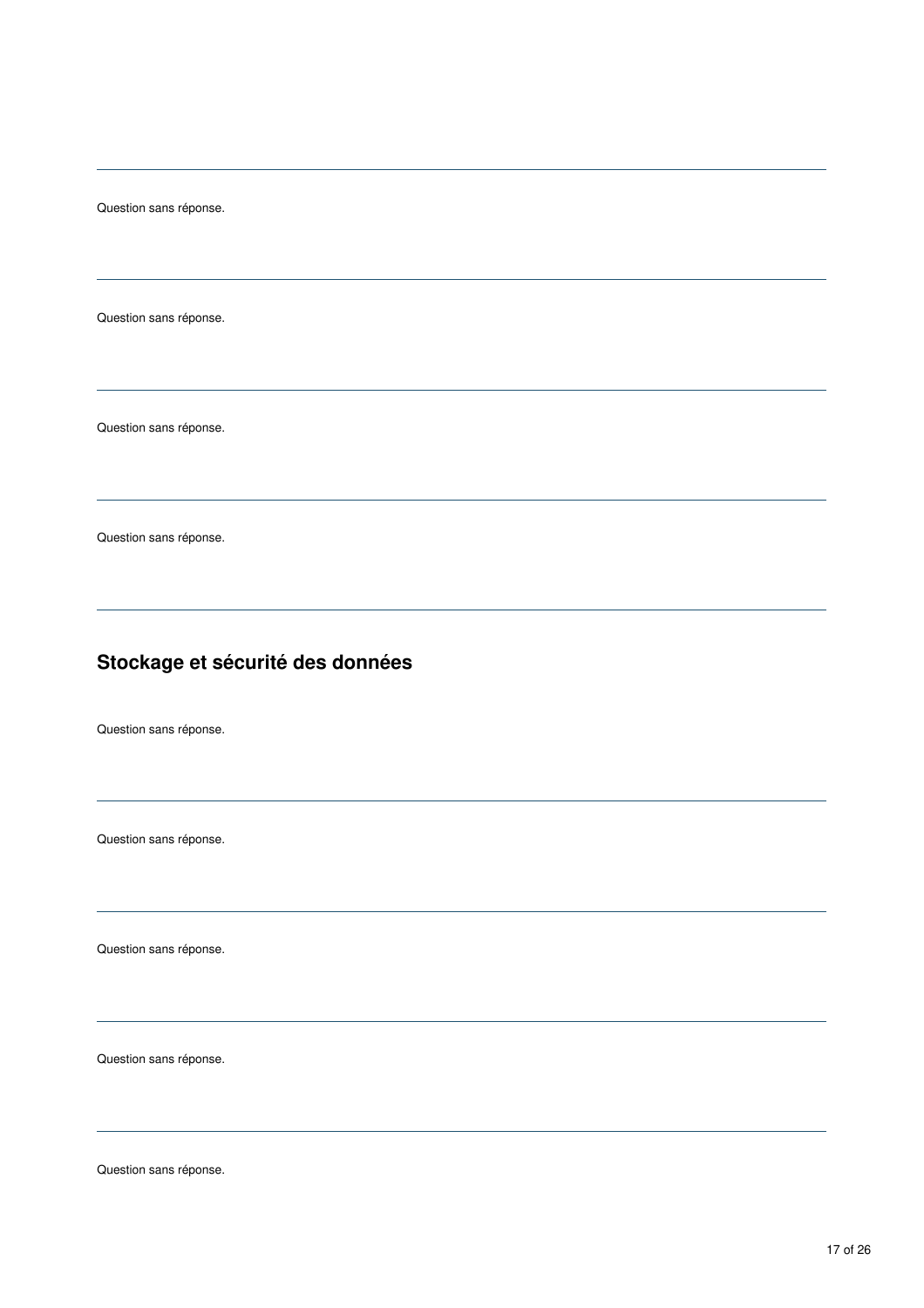# **Archivage et conservation des données**

Question sans réponse.

Question sans réponse.

Question sans réponse.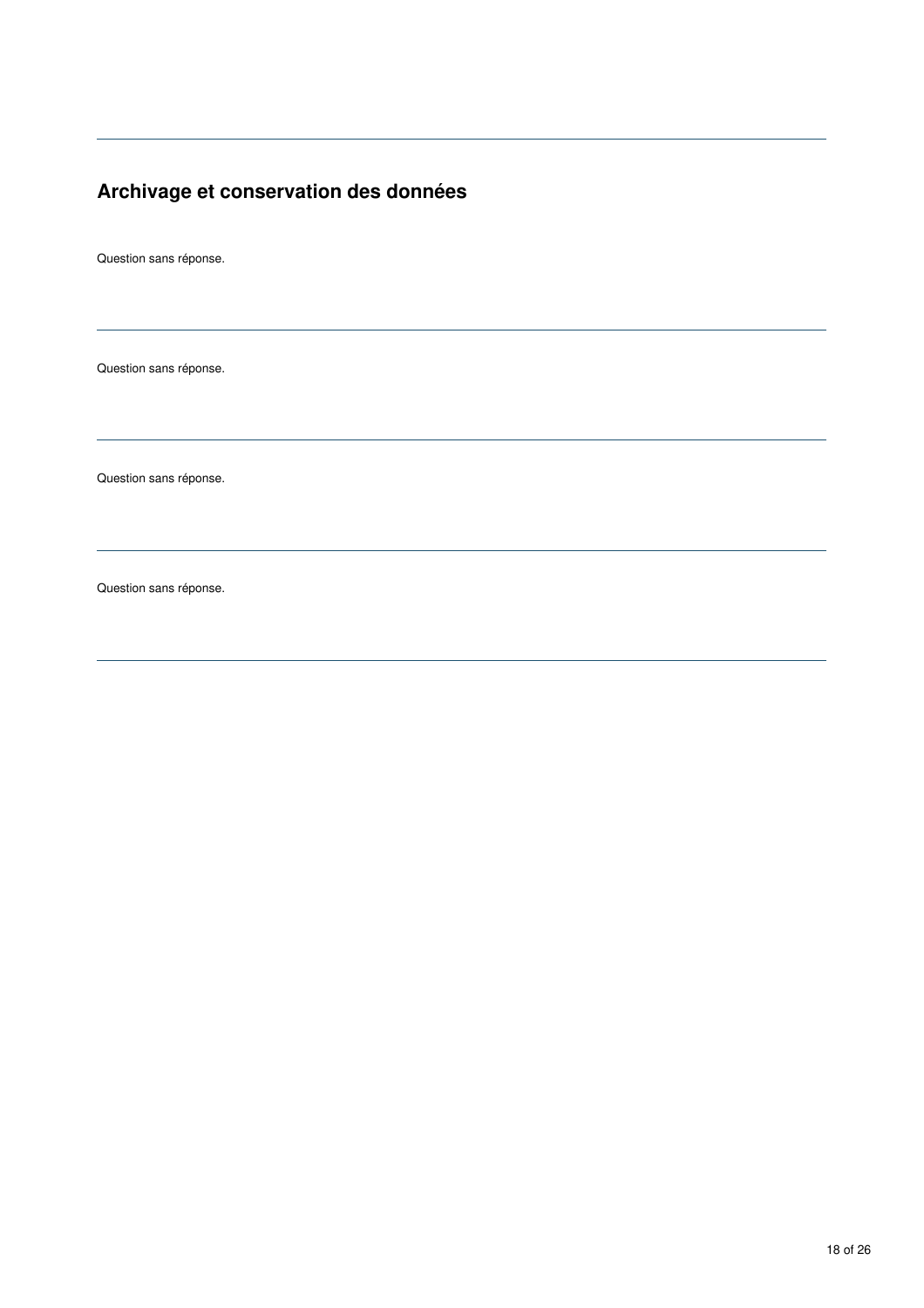# **DMP du projet "URGI Plant Bioinformatics Facility" - Mode de gestion 5**

#### **Présentation générale des données**

Question sans réponse.

Question sans réponse.

Question sans réponse.

Question sans réponse.

Question sans réponse.

Question sans réponse.

### **Droits de propriété intellectuelle**

Question sans réponse.

**Confidentialité**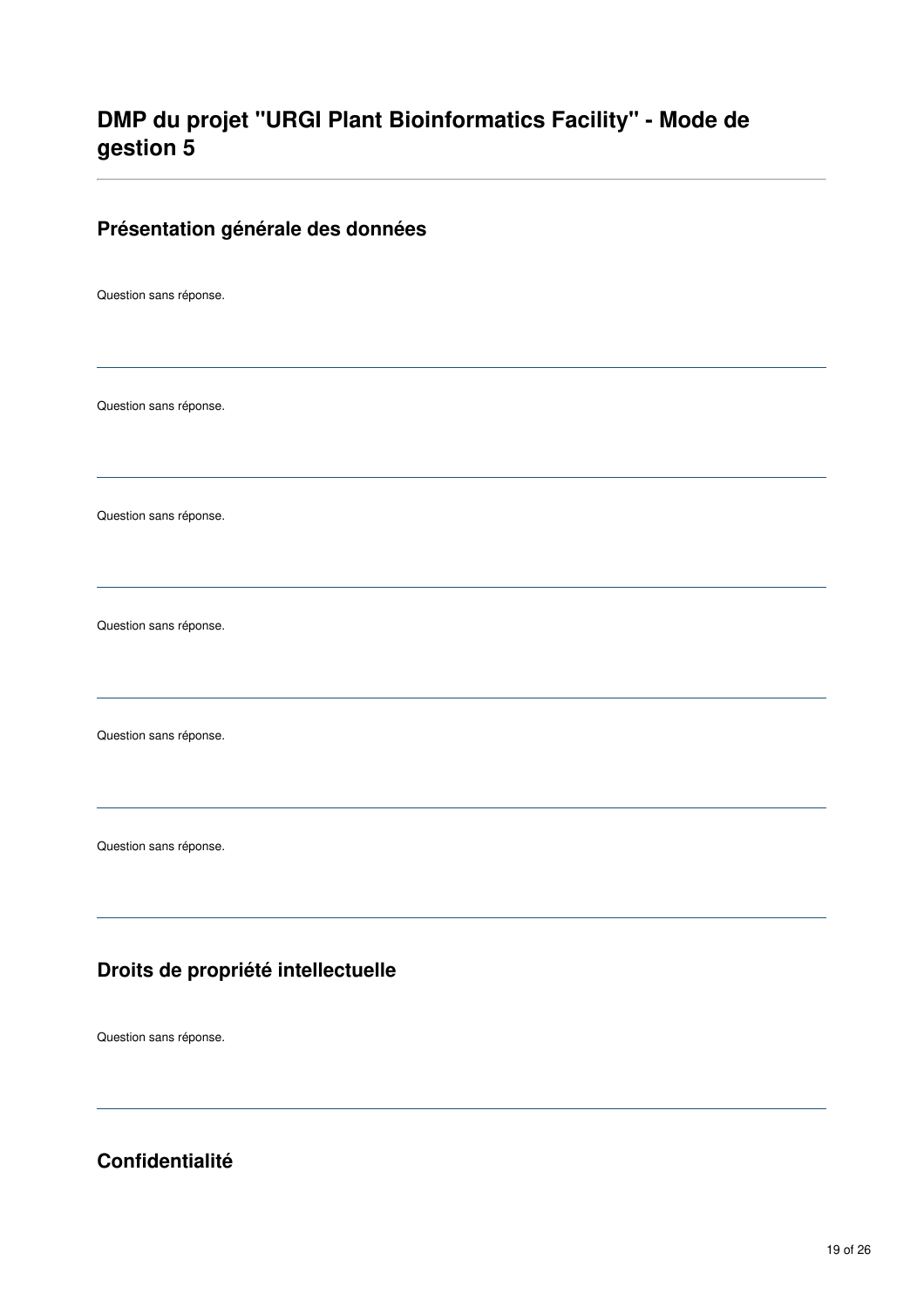Question sans réponse.

Question sans réponse.

## **Partage des données**

Question sans réponse.

Question sans réponse.

Question sans réponse.

Question sans réponse.

Question sans réponse.

Question sans réponse.

**Organisation et documentation des données**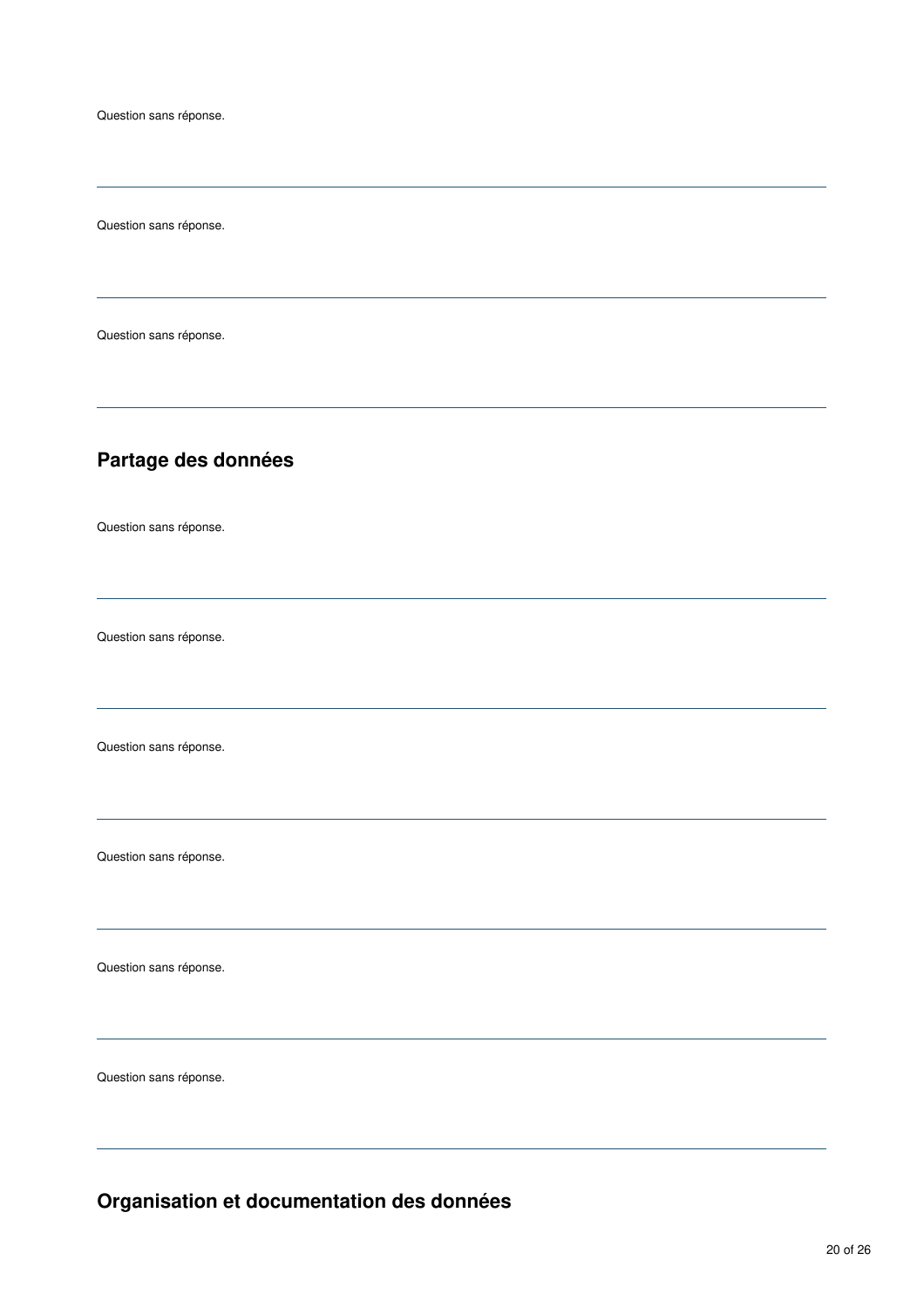Question sans réponse.

Question sans réponse.

Question sans réponse.

Question sans réponse.

# **Stockage et sécurité des données**

Question sans réponse.

Question sans réponse.

Question sans réponse.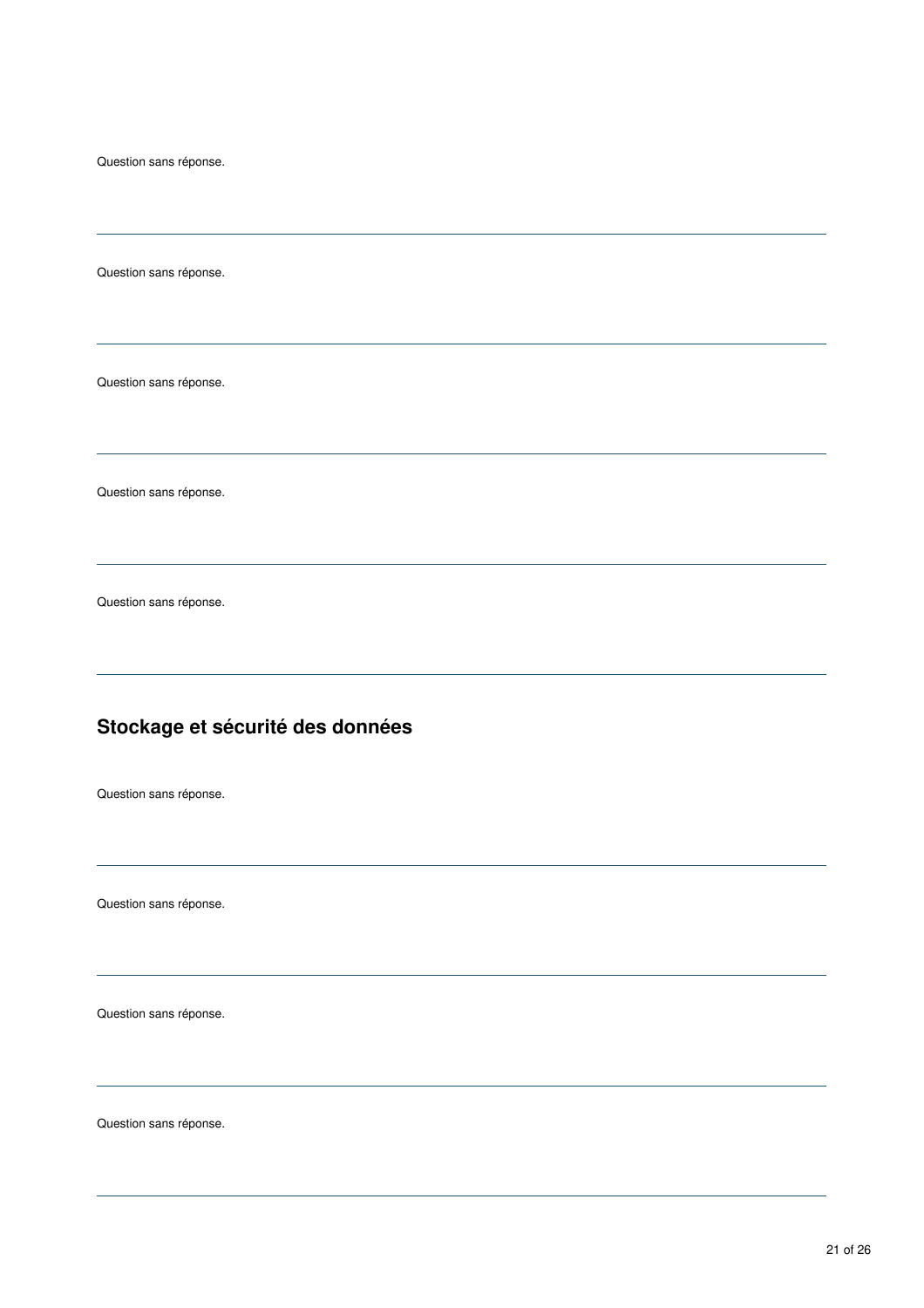# **Archivage et conservation des données**

Question sans réponse.

Question sans réponse.

Question sans réponse.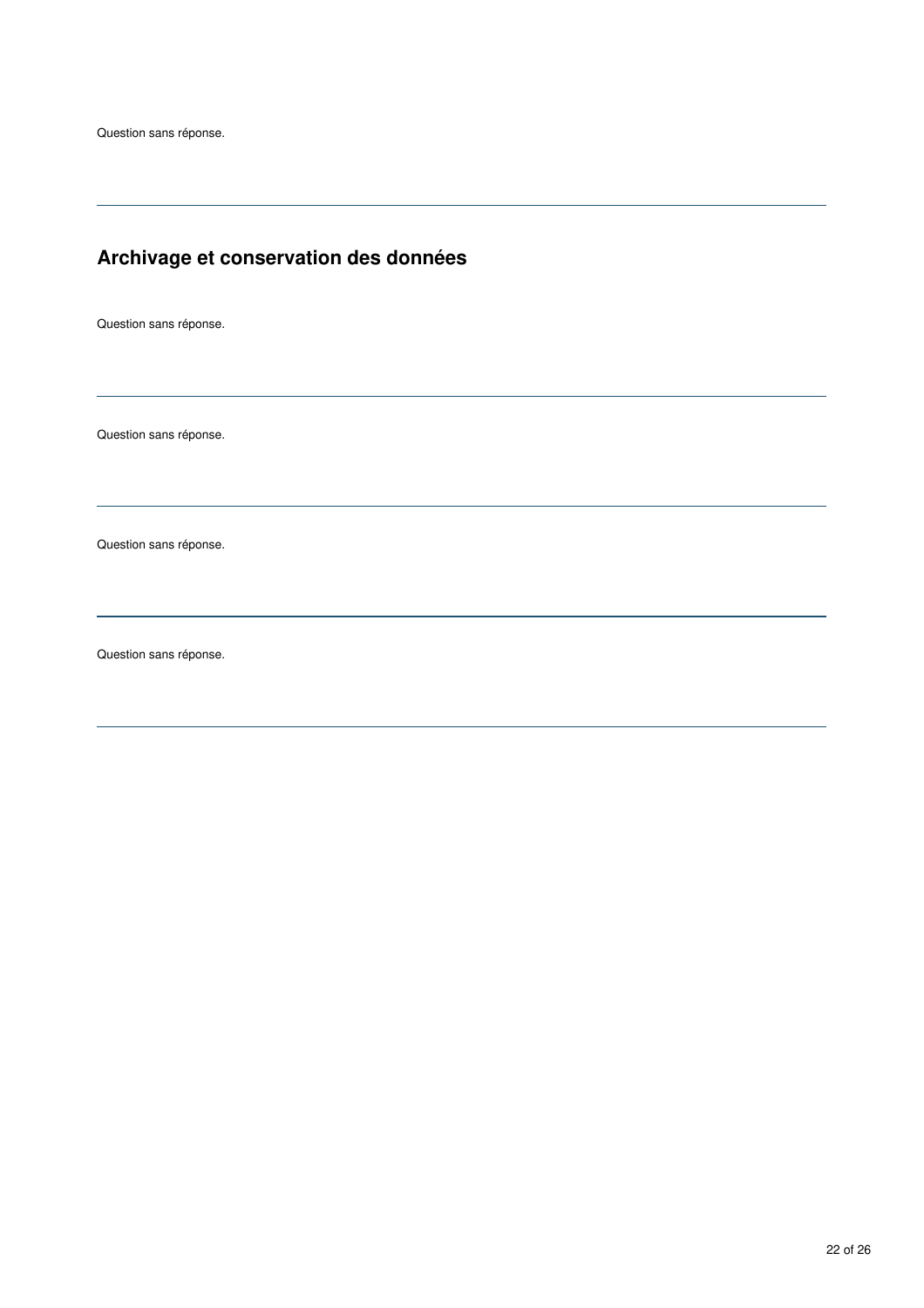# **DMP du projet "URGI Plant Bioinformatics Facility" - Mode de gestion 4**

#### **Présentation générale des données**

Question sans réponse.

Question sans réponse.

Question sans réponse.

Question sans réponse.

Question sans réponse.

Question sans réponse.

## **Droits de propriété intellectuelle**

Question sans réponse.

**Confidentialité**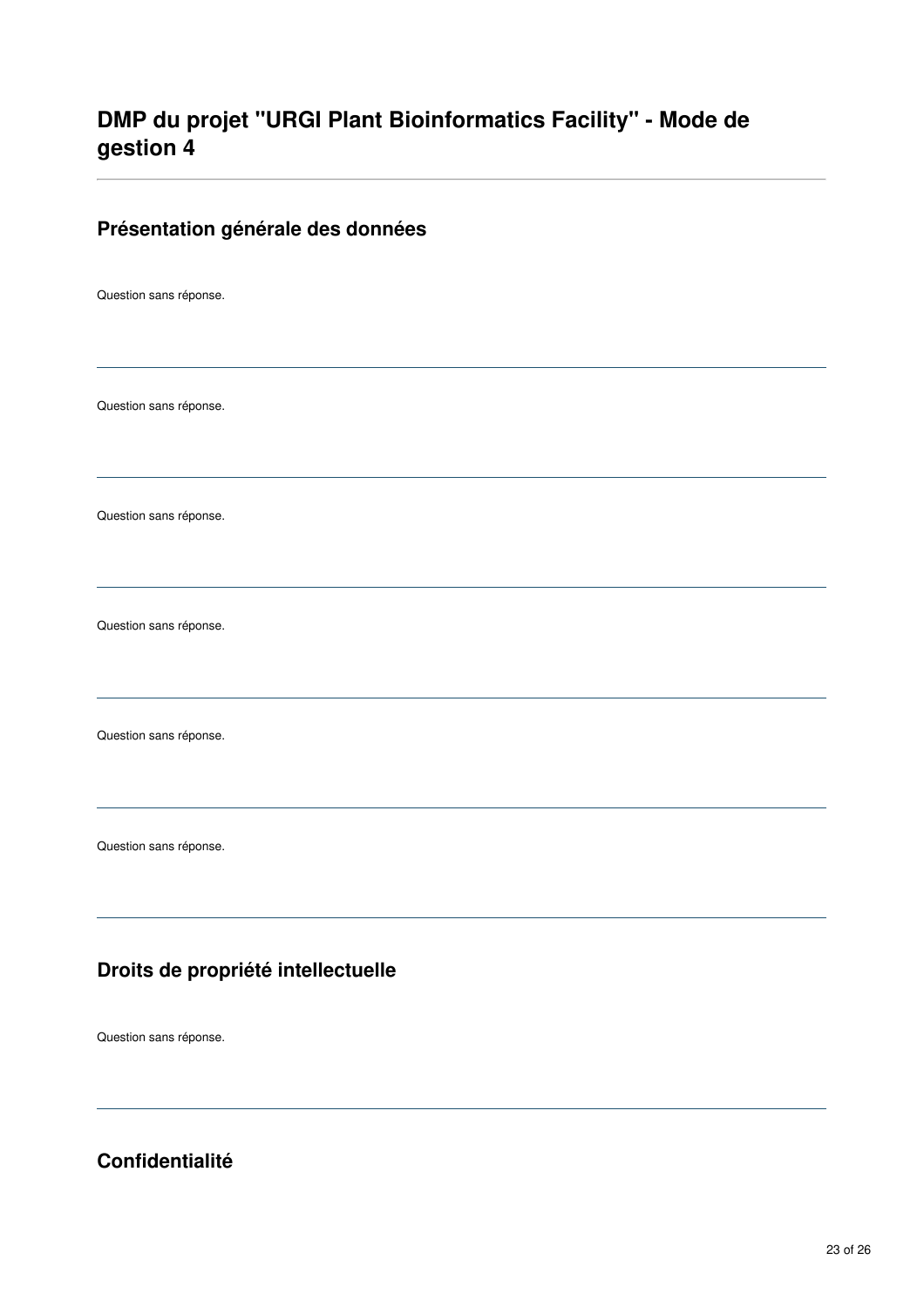Question sans réponse.

Question sans réponse.

## **Partage des données**

Question sans réponse.

Question sans réponse.

Question sans réponse.

Question sans réponse.

Question sans réponse.

Question sans réponse.

**Organisation et documentation des données**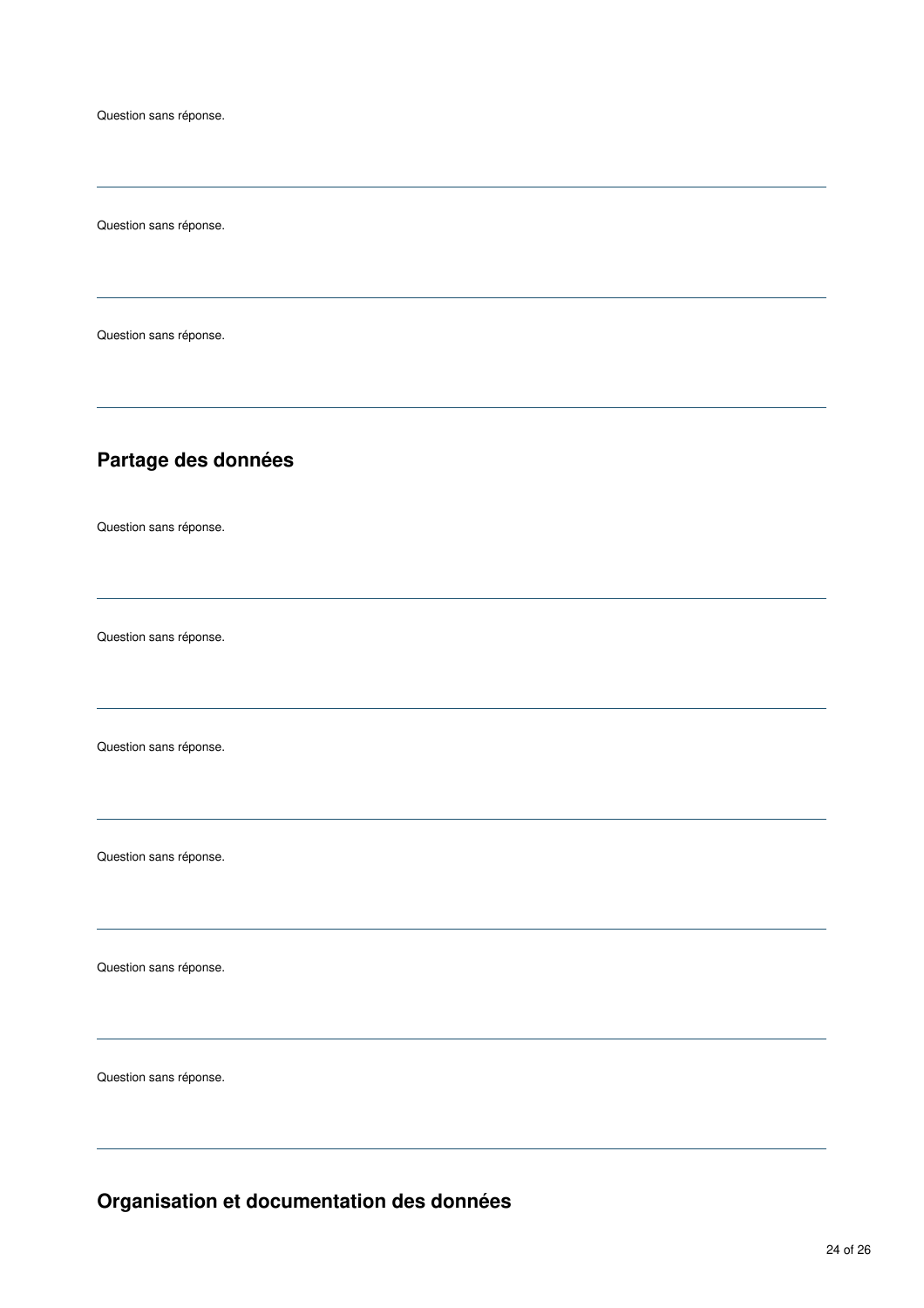Question sans réponse.

Question sans réponse.

Question sans réponse.

Question sans réponse.

# **Stockage et sécurité des données**

Question sans réponse.

Question sans réponse.

Question sans réponse.